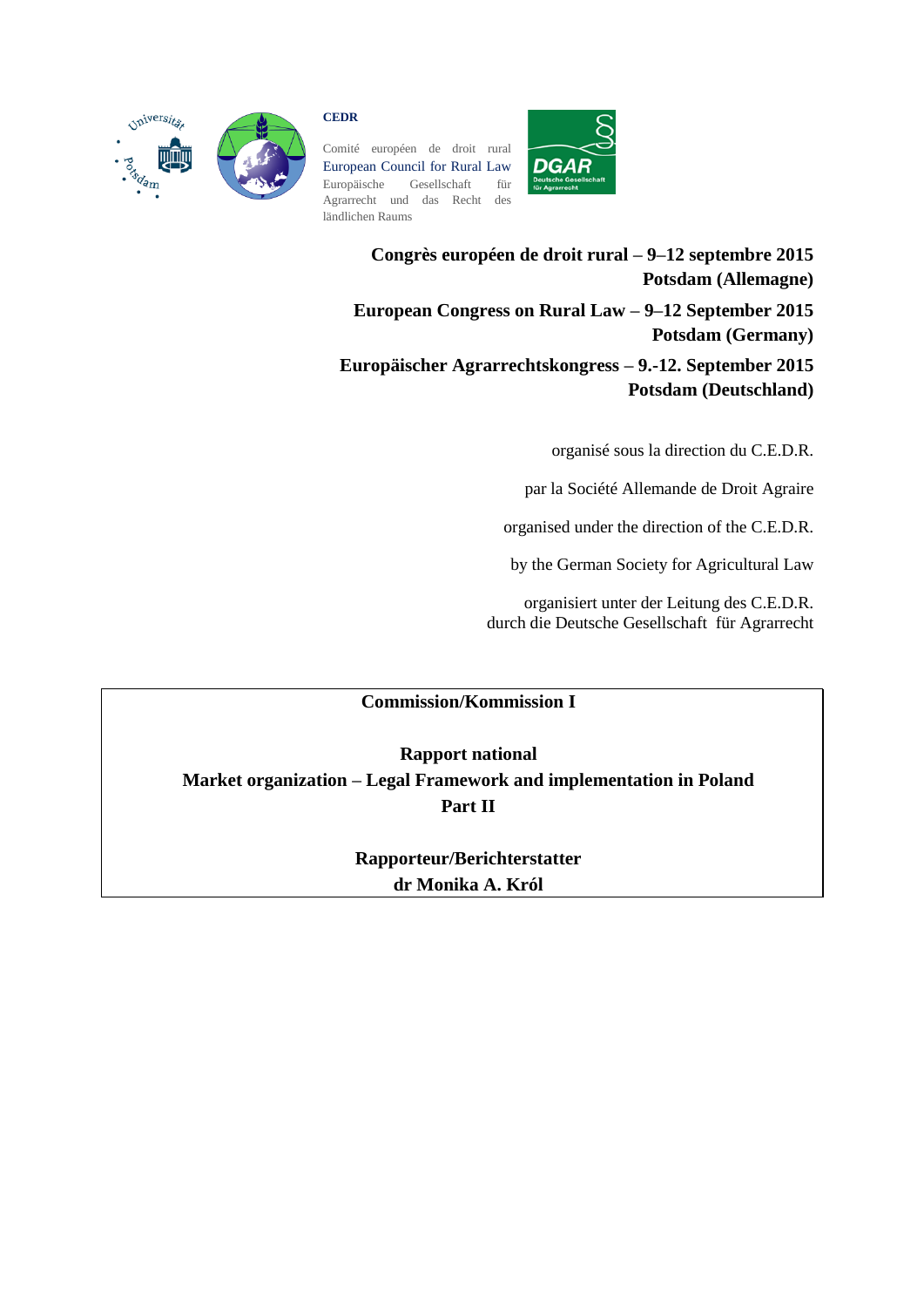## **Introduction**

 $\overline{a}$ 

Reformed system of payments under the direct support schemes introduces many changes. The previous regulations<sup>1</sup> were not connected with direct payments from production but only subject to the fulfillment of cross-compliance requirements. which contributed to support and stabilization of farm income, and also contributed to providing the public, next to agricultural products also public  $\text{goods}^2$  such as food security or environmental goods (biodiversity, quality of the environment, rural landscape)<sup>3</sup>. While the payment system in the next programming period of the Common Agricultural Policy (CAP) for 2014-2020 is to support economically active farmers, with an emphasis on support for young farmers, small and medium-sized farms and with the possibility of reducing support to farms achieving the highest income. Under the new programming period the CAP increased environmental requirements relating to the support of farms, as well as maintained additional support to producers in areas with natural constraints.

<sup>&</sup>lt;sup>1</sup> Council regulation (EC) No 73/2009 of 19 January 2009 establishing common rules for direct support schemes for farmers under the common agricultural policy and establishing certain support schemes for farmers, amending Regulations (EC) No 1290/2005, (EC) No 247/2006, (EC) No 378/2007 and repealing Regulation (EC) No 1782/2003, O.J. L 30 z 31.01.2009, p. 16.

<sup>&</sup>lt;sup>2</sup> According to one of the economic concept direct payments are primarily a kind of compensation for provision of public goods, see: The future of CAP direct payments "Agricultural Policy Perspectives Brief", No. 2, 2011, European Commission, DG Agri, Brussels.

<sup>3</sup> **K. Bańkowska, M.A. Król**, Wynagradzanie za środowiskowe dobra publiczne dostarczane przez rolnictwo (Remuneration for environmental public goods provided by agriculture) [w:] M. Woźniak, Pierzchała, Dobra publiczne w administracji (Public foods in administration), Toruń 2015, s. 215-235, although in Polish law doctrine there is the opinion of undermining the legitimacy of this thesis, see: **D. Łobos-Kotowska**, Działalność rolnicza jako przesłanka uzyskania uprawnienia do płatności (Agricultural activity as a circumstance for entitlement to direct payments), "Studia Iuridica Agraria" 2013, t. XI, s. 72.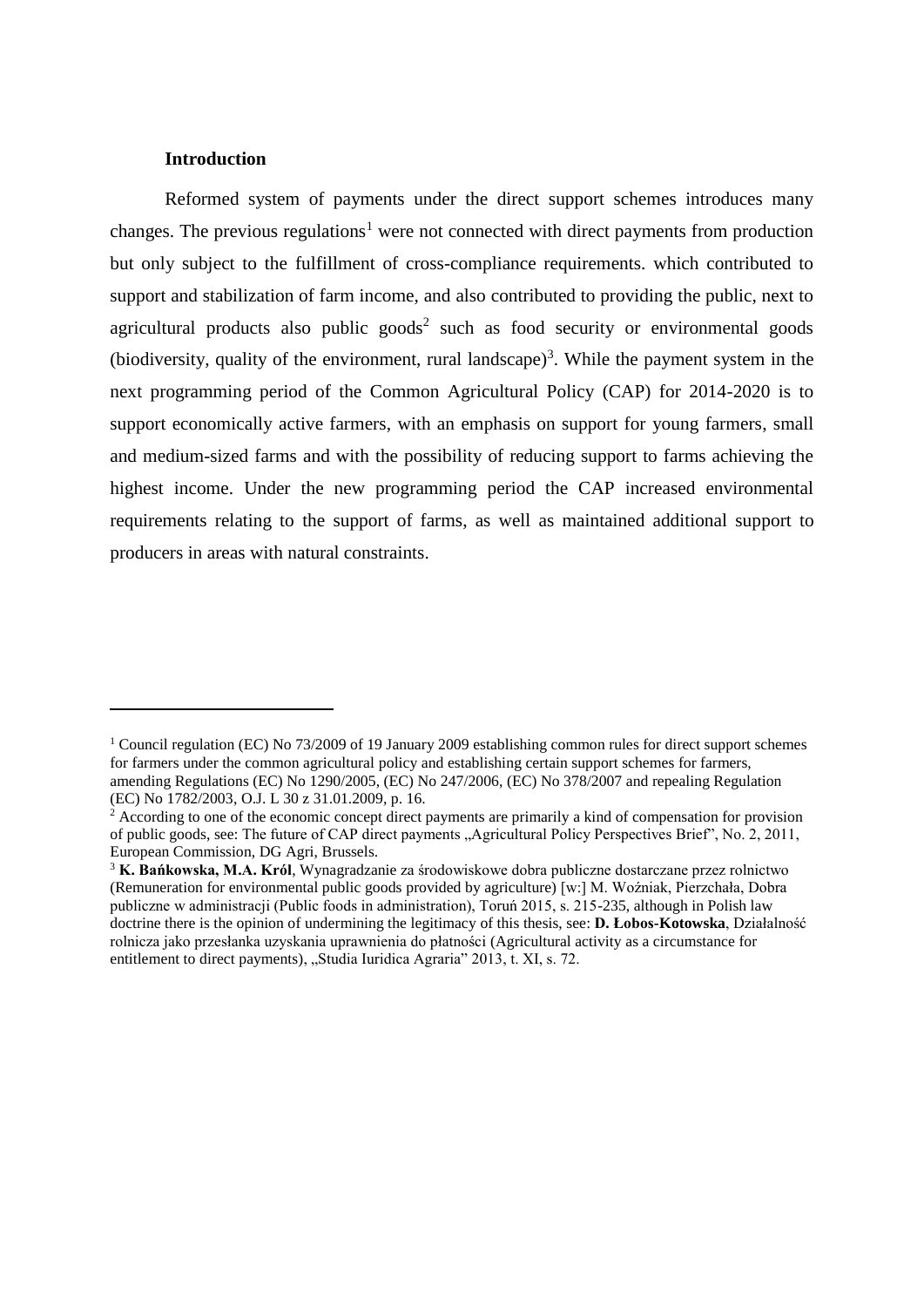# **II. Legal framework**

## **6. Professionally active farmer**

An important element of the reformed system of direct payments is dependent on support the fulfillment of the criteria of 'economically active farmer'. The introduction of this instrument comes down to the fact that a farmer who does not meet the requirements set out in the definition shall be excluded in the given year:

1) from all direct payments;

2) in the case of certain measures aimed at supporting rural development shall be considered as a farmer who does not meet the eligibility criteria or conditions for receiving the support. It should also be noted that the actions of the RDP 2014-  $2020<sup>4</sup>$  require to meet the current legal requirements for professionally active farmers:

- quality systems for agricultural products and foodstuffs;
- help to start a business for young farmers;
- organic agriculture;

 $\overline{a}$ 

- payments to areas facing natural or other specific constraints (LFA);
- risk management systems (crop insurance, mutual funds, stabilization of income).

The concept of professionally active farmer is defined in Art. 9 of the Regulation of the European Parliament and of the Council (EU) No 1307/2013 of 17 December 2013. establishing rules for direct payments to farmers under support schemes within the common agricultural policy and repealing Council Regulation (EC) No 637/2008 and Council Regulation (EC) No 73/2009<sup>5</sup>.

<sup>4</sup> The Rural Development Programme 2014 - 2020, based on the provisions of the European Union, in particular Regulation of the European Parliament and of the Council (EU) No 1305/2013 of 17 December 2013 on support for rural development by the European Agricultural Fund for Rural Development (EAFRD) and repealing Council Regulation (EC) No 1698/2005 and delegated and implementing acts of the European Commission, approved by Commission Decision CCI 2014PL06RDN001.

 $5$  O. J. UE L 347 of 20.12.2013, p. 608 with amendments, hereinafter cited as: "Reg. No 1307/2013".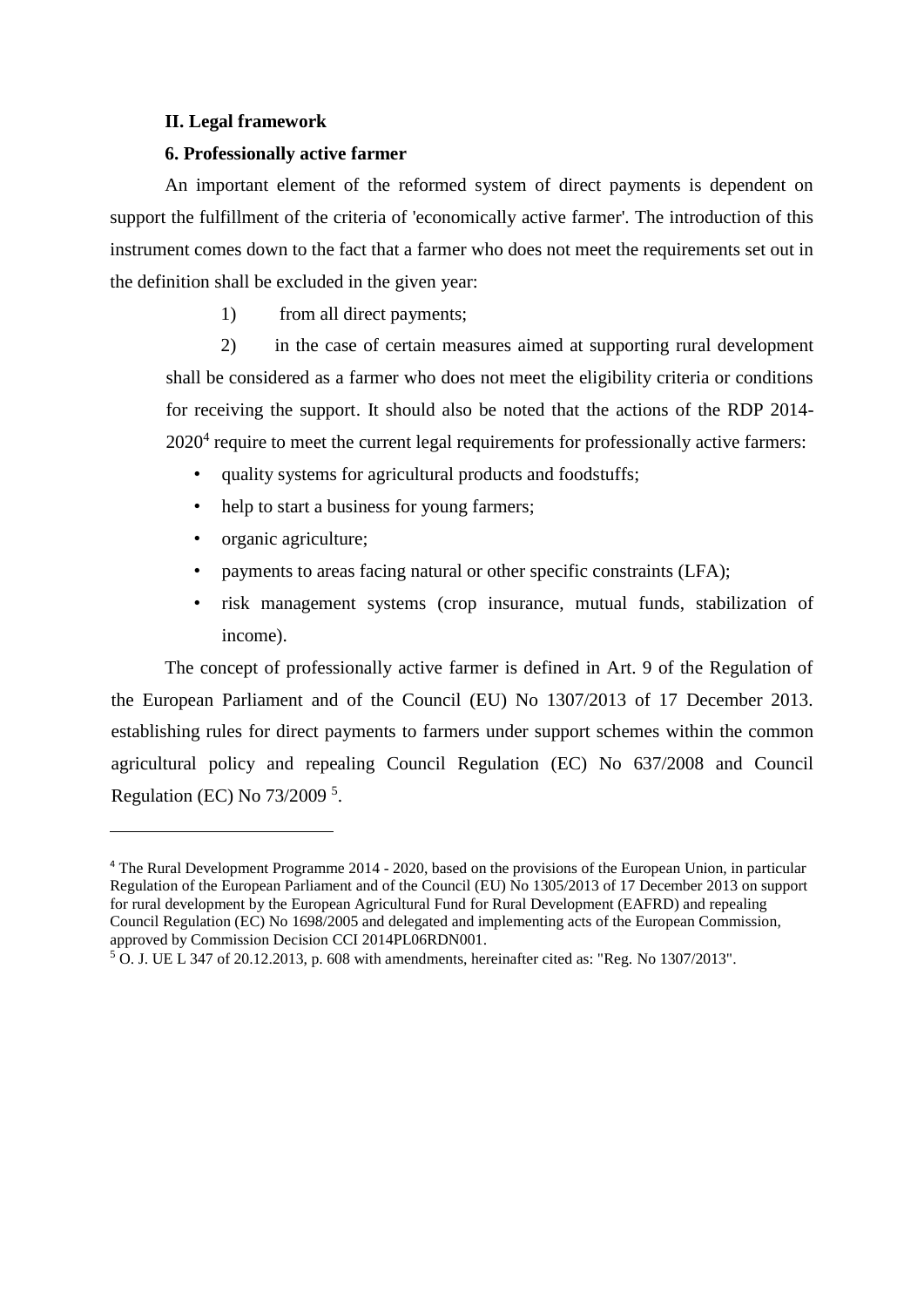The Polish Act of 5 February 2015 about payments under the direct support schemes<sup>6</sup> does not contain a legal definition of the concept of "professionally active farmer", this concept expressly does not even exist in the law. However, Art. 7 paragraph 3 and 4 and Art. 34 paragraph 1 and 2 sec. 1 of the Act implement provisions of Regulation No 1307/2013, aimed at ensuring targeting support for professionally active farmers.

In Poland, each beneficiary applying for direct payments in 2015, who in 2014 received the total amount of direct payments (excluding transitional national aids) of no more than EUR  $5000$  (before taking into account any reductions and exclusions<sup>7</sup>), will be automatically considered to be a professionally active farmer and participation in the system of support will not mean any additional obligations (Art. 7, paragraph 3 u.p.r.s.w.b. in connection with art. 9, paragraph 2, 3 and 4 of Reg. No 1307/2013).

Introduction of this general rule, is subject to a few exceptions. Under the current Regulation 1307/2013 a number of exemptions symptoms were contained and, in some cases, the obligation to document the economic activity in agriculture was introduced.

Pursuant to Art. 9 paragraph. 2, the first section of Reg. No 1307/2013, the subjective inclusion was concluded. No direct payments shall be granted to natural or legal persons, or to groups of natural or legal persons who:

administer airports;

- administer water supply;
- administer permanent sports grounds and recreation facilities;
- provide rail transport services;
- provide services in the field of real estate.

<sup>&</sup>lt;sup>6</sup> Journal of Laws of 2015, item 308, with amended., hereinafter cited as: "u.p.r.s.w.b.".

<sup>7</sup> Pursuant to Art. 17 paragraph. 2 point b of Commission Delegated Regulation (EU) No 639/2014 of 11 March 2014 supplementing Regulation (EU) No 1307/2013 of the European Parliament and of the Council establishing rules for direct payments to farmers under support schemes within the framework of the common agricultural policy and amending Annex X to that Regulation**,** O.J. EU L. No. 181 from 20. 06 2014, p. 1, hereinafter cited as: "Reg. No. 639/2014. "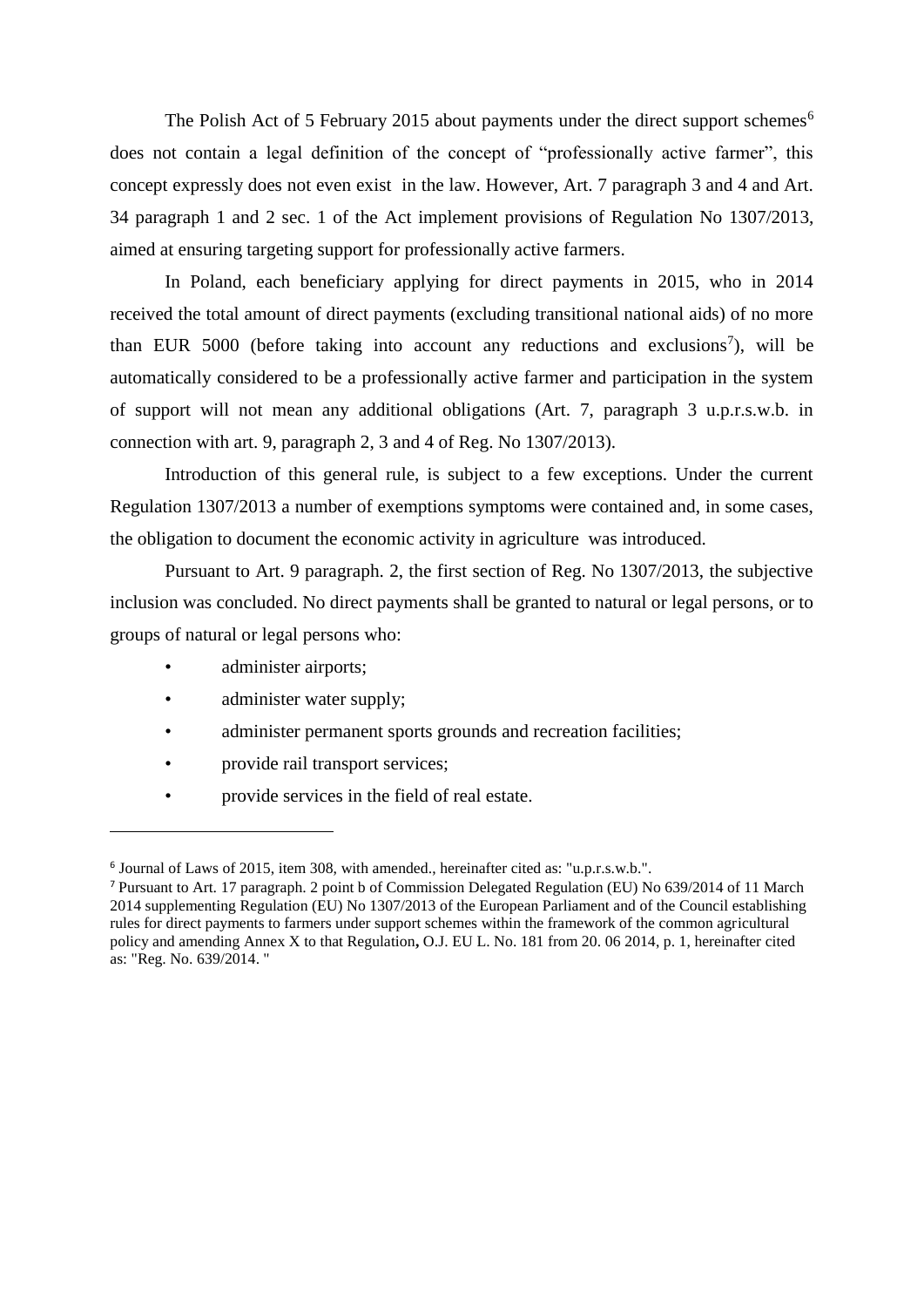However, in accordance with Art. 9 paragraph. 2, the second sec. of Reg. No. 1307/2013, where appropriate, Member States may on the basis of objective and nondiscriminatory criteria decide to amend the list of indicated businesses and activities of other similar non-agricultural undertakings or activities, then they can decide to remove such additions. Therefore Art. 7 paragraph. 4 establishes optional capability to define such a list of other types of non-agricultural activities, by regulation of the Minister of Agriculture and Rural Development.<sup>8</sup>

EU rules establish, however, exceptions to this rule, this means return to the principle of taking payments.

On the basis of Art. 9, paragraph 2 the third sec. of Reg. No 1307/2013 mentioned categories entities covered by the exclusion will be able to demonstrate that they meet the criteria set out in that article, and therefore the possibility of becoming a professionally active farmer by documenting that:

- the annual amount of direct payments is at least 5% of the total revenue generated from non-agricultural activities in the last financial year for which such evidence is available;
- their agricultural activities is not a marginal. Pursuant to Art. 13 paragraph. 1, first sec. of Reg. No 639/2014, this requirement will be considered satisfied when all of the revenue from agricultural activity is at least 1/3 of the total revenues), or
- their main business or core business is performing agricultural activity ie. not included in the official register of companies.<sup>9</sup>

<sup>8</sup> Until the time of the report, the Minister of Agriculture and Rural Development does not exercise his authority to issue an executive act.

<sup>9</sup> According to art. 13 paragraph. 3, first sec. of Reg. No. 639/2014 agricultural activity is the main form of economic activity or objects of a legal person if it has been registered as a principal business or company objects in an official register of companies or any equivalent official register of a Member State. In the case of a natural person is required for entry into the equivalent records. In Poland activities in agriculture in terms of agricultural crops and farming and animal husbandry, horticulture, vegetable growing, forestry and inland fisheries, as well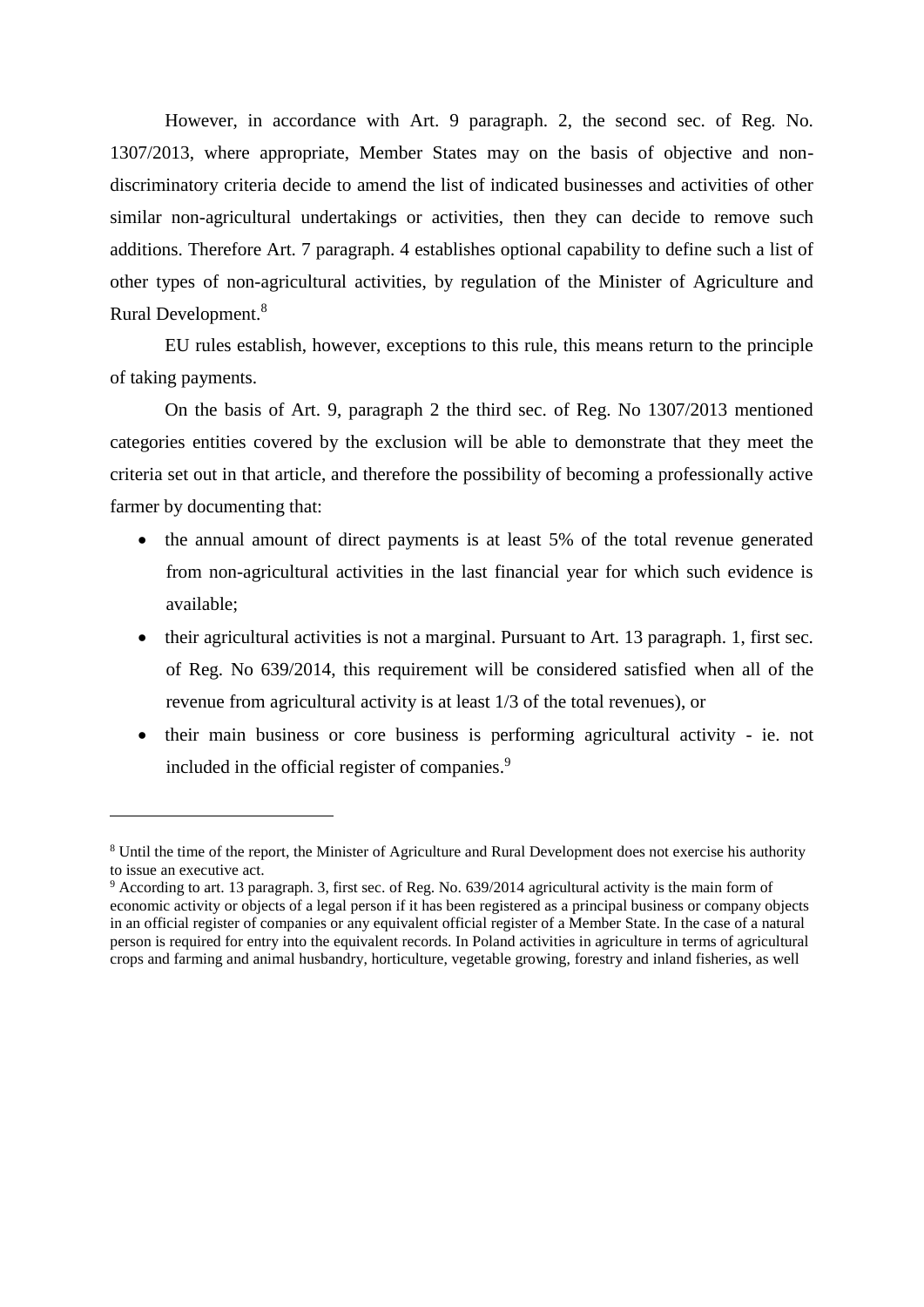Under Art. 34 of the Act types of evidence of the occurrence of the above-mentioned circumstances will be further specified in the implementing rules. In other cases, the principle of exclusion of entities involved, from the list mentioned above exclusions and rules of evidence of economic activity in agriculture will apply.

Examination of the existence of "professional activity" shall apply solely to farmers whose amount of direct payments exceeds 5000 euros, while they carry out (except for agricultural activity) types of non-agricultural activities referred to in Art. 9 paragraph 2, the first sec. of Reg. No 1307/2013 (including administration of airports), or other nonagricultural activities which will eventually be defined in the regulation issued under the optional authorization contained in Art. 7 paragraph 4 of the Act.

According to the data from the Agency for Restructuring and Modernisation of Agriculture (ARiMR) adopted solution will allow for automatic recognition of nearly 91% of farmers, with a total of 7.1 million hectares of agricultural land (50.52%), as professionally active. It should be noted, however, that the approach adopted in the Act will make it necessary to show compliance with the conditions of professionally active farmer will deal with the least possible number of beneficiaries. This is because the application by the European legislator over the analyzed solutions (ie. not extending the list of activities), the conducting of which will cover the procedure to check activity and establishing a threshold for payment of causing the automatic recognition of the entity for the economically active farmer at a maximum of 5000 euros.

To sum up, it should be emphasized that the majority of Polish farmers the introduced new regulation will not bring significant changes. The majority of the beneficiaries, who in 2014 received the total amount of direct payments of no more than EUR 5000 will be automatically considered professionally active farmers to apply for the direct payments in

as in the field of agro-tourism and home-made wines), performed by a natural person is freely without entry in the register of economic activity. Agricultural producers are entered in the national registration system of producers, farm records and records of claims for payment.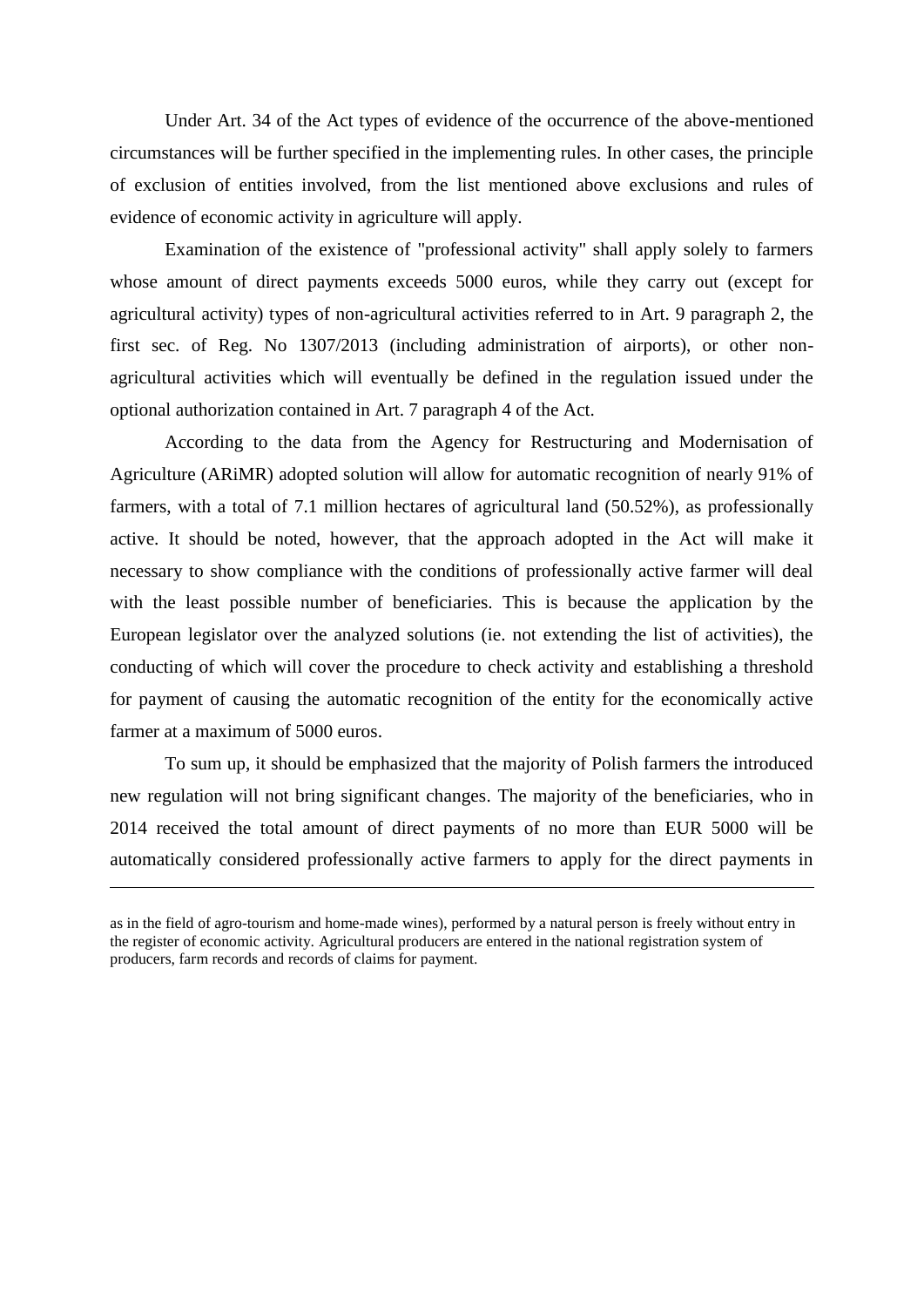2015 and participation in the system of support will not entail any additional obligations. Thanks to this vast number of farmers will be considered active. From the point of view of the procedure of applying for support such an approach will simplify the process of applying for payment by the smallest holdings, from the point of view of the costs incurred by the paying agency will reduce the administrative burden associated with the operation of applications.

## **7. Reduction in payments - degressivity**

 $\overline{a}$ 

In accordance with Art. 11 Reg. No 1307/2013 Member States reduce the amount of direct payments to be granted to a farmer in a given calendar year by at least 5% for the portion of the amount exceeding EUR 150 thousand. This instrument is referred to as degressiveness of payment and is an instrument optional for Member States.

Attitude to the payment of annual reductions in individual Member States was diverse. The introduction of this instrument favored countries like Romania, Lithuania, Latvia, Italy, Portugal and Poland. In contrast, the Czech Republic, Denmark, Germany, France, Austria, the Netherlands and Sweden issued a negative assessment<sup>10</sup>. For this reason, different Member States applied different solution to the reduction of payments<sup>11</sup>. Most, as many as fifteen Member States<sup>12</sup>, with the surplus amount of over EUR 150 thousand, as reffered to in Art. 11 Reg. No  $1307/2013$ , adopted the minimum degressivity of 5%. Nine countries<sup>13</sup> applied surtax up to 100% reduction of the basic payment with surplus amount between 150 thousand and 600 thousand euros. In nine countries deduction system was used ( substraction

<sup>10</sup> **A. Czyżewski, S. Stępień**, Punkty widzenia Polski i innych państw członkowskich Unii Europejskiej na WPR 2014-2020 (Viewpoints Polish and other European Union Member States on the CAP 2014-2020), "Journal of Agribussines and Rural Development" 2012, v. 3, p. 75.

<sup>&</sup>lt;sup>11</sup> The CAP towards 2020. Implementation of the new system of direct payments. MS notifications, DG Agriculture and Rural Development, European Commission.

<sup>&</sup>lt;sup>12</sup> Czech Republic, Denmark, Estonia, Cyprus, Spain, Latvia, Luxembourg, Malta, Netherlands, Portugal, Slovakia, Slovenia, Sweden, Finland, United Kingdom (England).

<sup>&</sup>lt;sup>13</sup> Austria, Belgium (Flanders), Ireland, Greece, Bulgaria, Poland, Italy, Hungary, the United Kingdom (Scotland).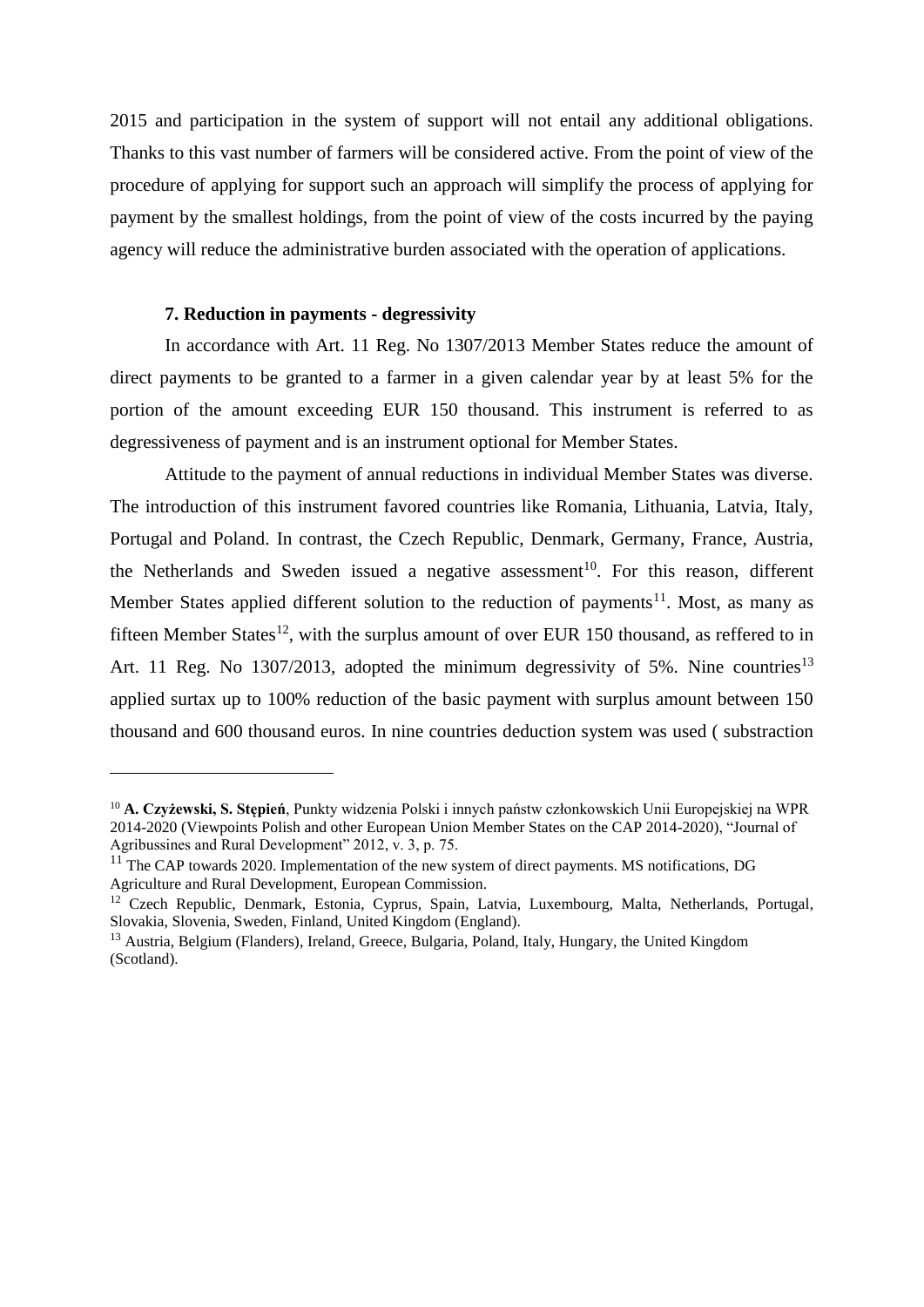of salaries) of the salaries actually paid to farmers<sup>14</sup>. Several countries did not apply the reduction mechanism<sup>15</sup>. From the presented estimates within 5 years in years 2015-2020 achieved through the instrument of annual reductions will be EUR 558 million and will be credited to national envelopes to supporting rural development.

In Poland, pursuant to art. 19 paragraph 1 u.p.r.s.w.b., under the new system of direct support reduction will be used, involving the reduction of payments by 100% of the excess amount of the single area payment over  $150$  thousand euros. Based on estimates<sup>16</sup> it is assumed that with the reduction in payments will be covered only around 150 holdings and farms that have the area of not less than 1.4 thousand hectares. The limit above which the payments will not be paid are EUR 335 thousand per year.

The total amount obtained as a result of the application of this mechanism in Poland will reach approximately EUR 20 million per year and will be credited to the budget of the RDP.

# **8. Support for young farmers**

Support for young farmers is one of the instruments of intense demographic impact on relations in agriculture. As emphasized in the doctrine the  $law<sup>17</sup>$  legal solutions to facilitate generation change in agriculture are among the most important instruments to improve the agrarian structure in the countries of the old EU-15 , used since the seventies. Also today in Poland all forms of support to facilitate start young farmers are regarded as a manifestation of stimulating structural change in the agricultural sector by facilitating the acquisition or

<sup>14</sup> Bulgaria, Estonia, Greece, Spain, Italy, Latvia, Luxembourg, Austria, Slovenia.

<sup>15</sup> Germany, France, Croatia, Lithuania, Romania, Belgium (Wallonia).

<sup>16</sup> Data from the Ministry of Agriculture materials.

<sup>&</sup>lt;sup>17</sup> Under Directive No. 159/72 on the modernization of farms, O.J. EC 1972 L 96, p. 1. For more on this topic: **A. Lichorowicz**, Problematyka struktur agrarnych w ustawodawstwie Wspólnoty Europejskie (The issue of agricultural structures in the European Community legislation), Kraków 1996, s. 129 i n.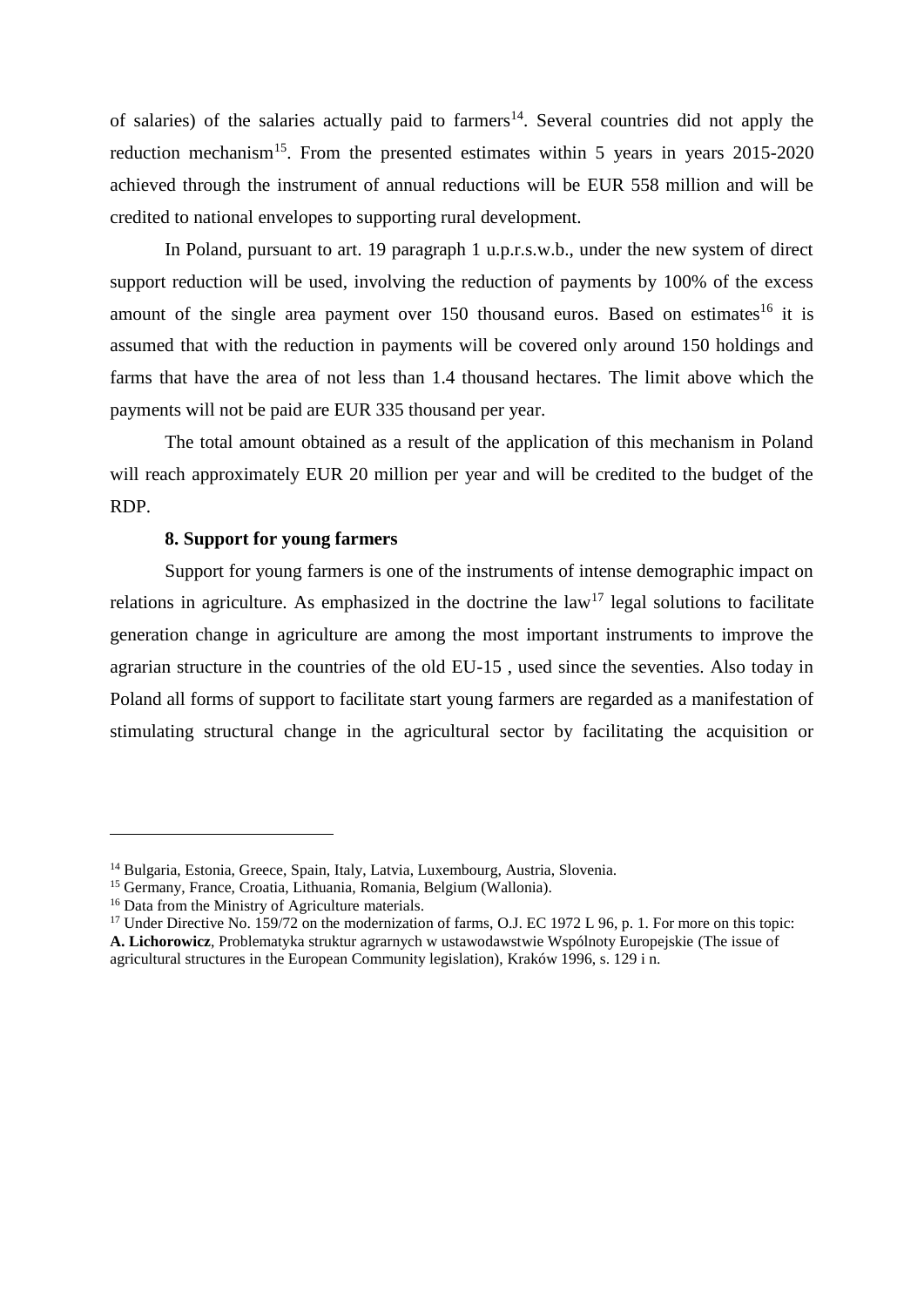establishment of farms by young people with appropriate qualifications, which is expected to lead to an increase in competitiveness of the agricultural sector  $18$ .

In the current term of the program there is a significant change in the system of support for young farmers who for the first time will receive support not only as previously from the second pillar of this policy, but for the first time it provided also specific payment for young farmers under the first pillar.

By virtue of Art. 50 Reg. No 1307/2013 Member States shall grant an annual payment to young farmers. It is an instrument classified as mandatory use by Member States. The purpose of this payment is additional income support for young farmers. It is the payment of the area given for maximum 5 years.

Pursuant to Art. 13 u.p.r.s.w.b. to grant payments for young farmers Art. 50 paragraph 8 of Reg. No 1307/2013 shall apply, this means payment for young farmers will take the form of area payments and the rate will be 25% of the national average payment per hectare. This payment is paid to the area of land within the area approved for the farmer to the single area payment not exceeding 50 hectares.

The status of a young farmer holds a person under the age of 40 starting an agricultural holding first time as head of this farm or that has already begun such activities during five years prior to the first submission of an application under the single area payment scheme. A young farmer must be entitled to receive SAPS and meet the requirements of professionally active farmers.

Pursuant to art. 49 paragraph 1 point b) of Reg. No 639/2014 the discussed payment may also be granted to a legal person or group of people (including spouses) if the legal person is entitled to payments under the system adopted, provided that at least one natural person, who meets the criteria for a young farmer (age, start-up), maintains effective and

<sup>18</sup> **P. Wojciechowski, A. Niewiadomski** [w:] P. Czechowski (red.), Prawo rolne (Agricultural law), Warszawa 2011, s. 432.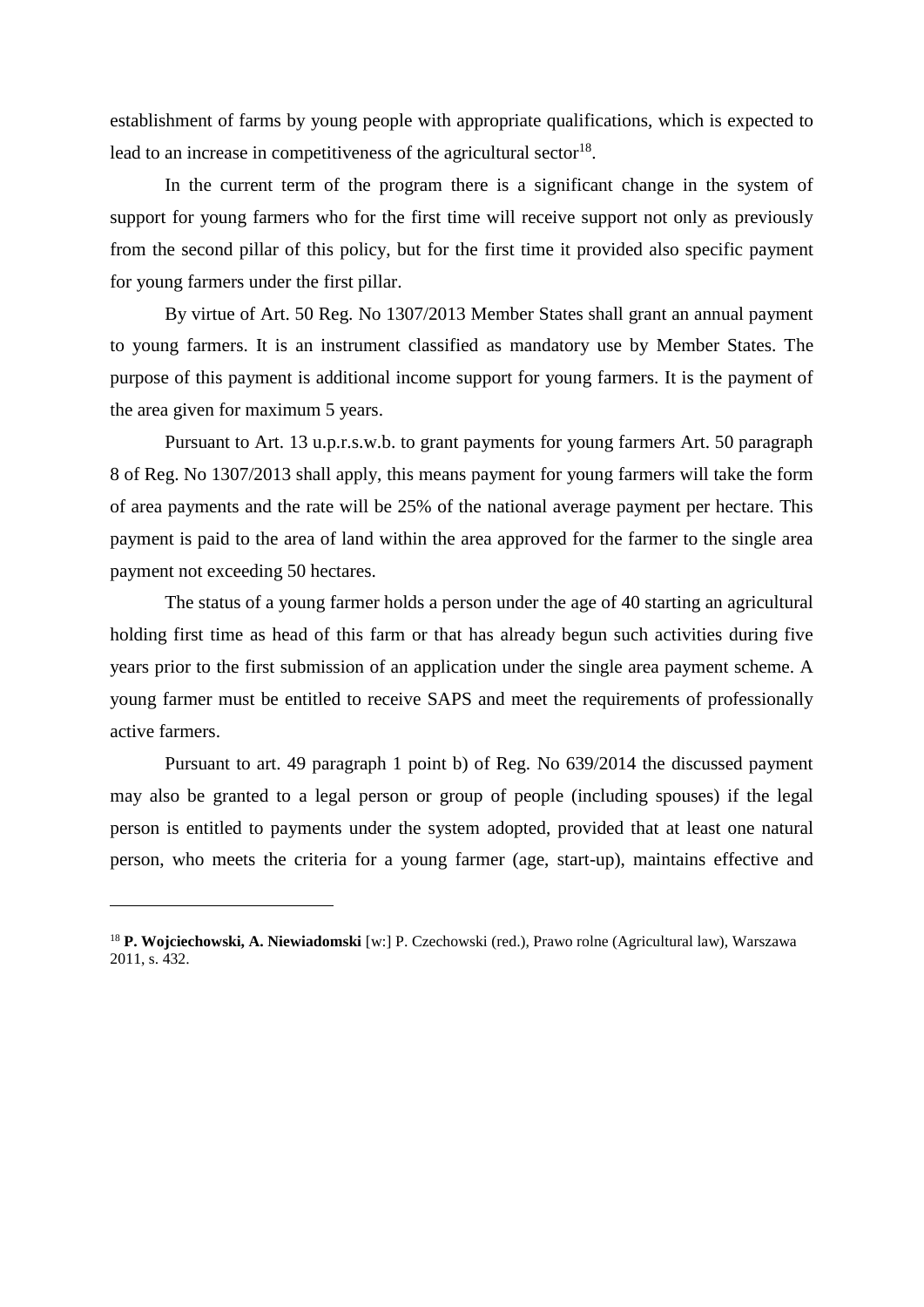durable control over the legal person in terms of management decisions, benefits and financial risk in the first year of submitting the application for payment for young farmers. On the basis of the Regulation of the Minister of Agriculture and Rural Development of March 12, 2015 on detailed conditions and procedures for granting direct payments and payments not linked to tobacco<sup>19</sup>, in § 6. 1 and 2 the conditions are set out for the exercise of the recognition by a young farmer the factual and permanent control over a legal person and a group of individuals with regard to decisions concerning the management, benefits and financial risk. In accordance with paragraph 46 of the preamble to Reg. 1307/2013 the purpose of payments to young farmers is income support for young farmers starting agricultural activity. In § 7 of the Polish Ministry of Agriculture regulation the conditions for fulfilling the condition for the start of the agricultural activity (ie. setting up) are set out.

For example, it is considered that the commencement of agricultural activity (ie. establishment of the holding) takes place in the year in which: 1) the farmer filled the first application for direct payments or 2) made the first request for financial assistance under the RDP 2007-2013 ; 3) took possession of the livestock covered by the obligation of notification to the register of livestock and marked and the headquarters of herds of these animals; 4) insured for the first time in the Agricultural Social Insurance Fund as a farmer or farmer's spouse or by virtue of the special branches of agricultural production; 5) begun conducting one of the special branches of agricultural production.

In Poland there is planned to be invested for this payment 2% of the national envelope, which is over EUR 67 million per year. The estimated rate of payments for young farmers will be approx. 59.8 EUR / ha. It is estimated that approx. 110 thousand farmers will qualify to this payment annually.

In addition to payments for young farmers under the new system of direct payments, generational change in agriculture will be supported by activities in the RDP 2014-2020. It

<sup>19</sup> Journal of Acts from 2015, item 351 with amendments.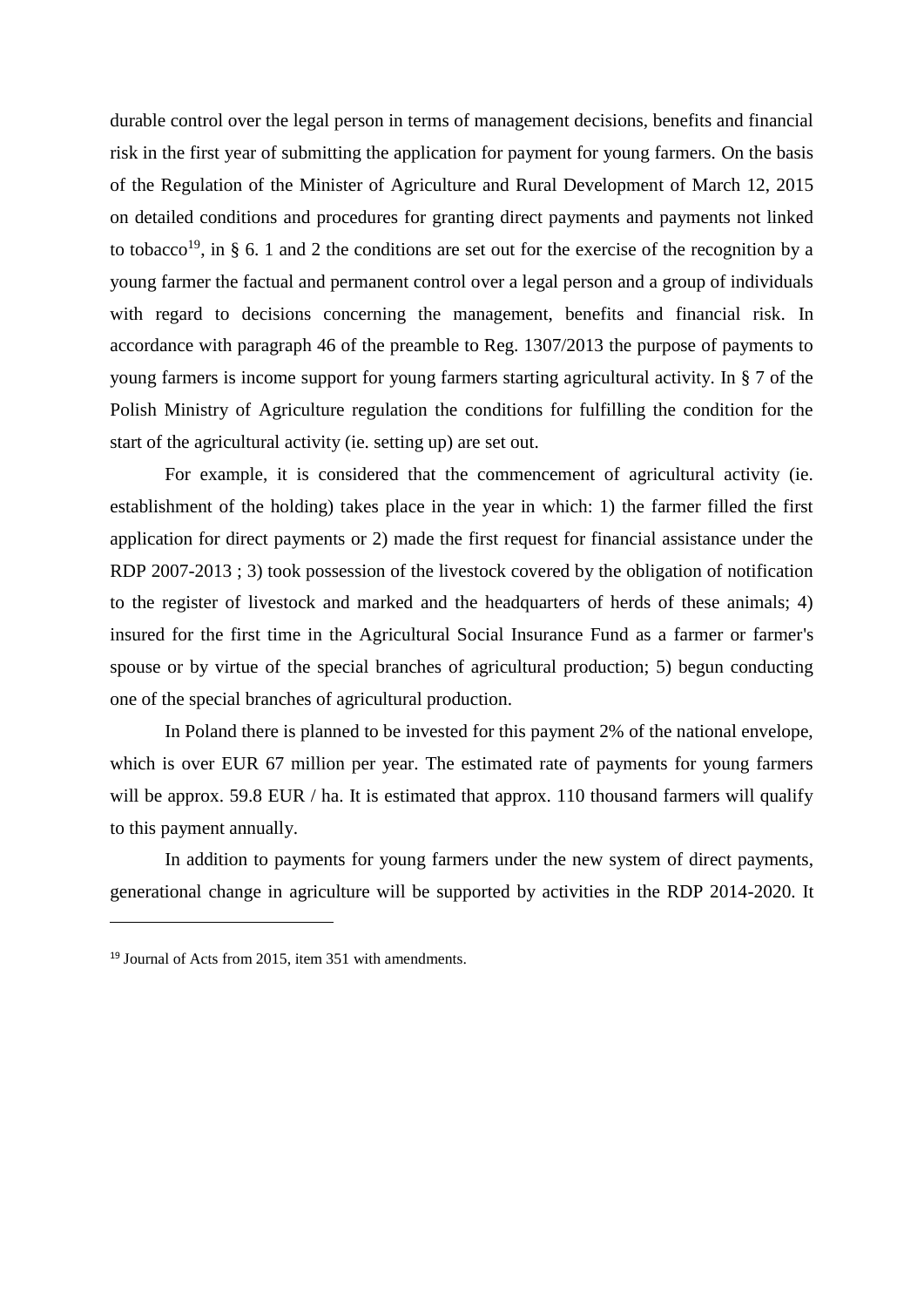will be mainly premium for young farmers, but to exploiting the potential of young farmers holdings will serve actions concerning the modernization of farms, restructuring of small farms, creating groups and producer organizations.

# **10. Support for small farms**

 $\overline{a}$ 

Since the Second Mansholt Plan and the first great structural reform the 1972 European legislation, implementing the objectives set out in the Treaty of Rome<sup>20</sup>, supported a specific group of farms. As highlighted in the doctrine<sup>21</sup>, the main objective of Directive 159/72, next to the proclaimed modernization, was to help farmers who reach low income. Small farms have been for many years seen as an obstacle to modernization of agriculture in the EU and as a reserve labor force<sup>22</sup>.

Today, after forty years of implementation of these instruments, despite the emergence of many new circumstances (even environmental) the basic directions of the CAP in terms of structural changes have not changed. Still, the subject of support are slim, multifunctional farms of family nature. Such a farm, which is not only a production (one of the economic foundations of the economy and food production), but also non-productive: 1) social (social responsibility, a place for the family, a buffer against poverty) and 2) ecological (environmental and biodiversity benefits and landscape) $^{23}$ .

In Poland in 2013 there were 1,429 million farms, of which 1,362 million were small and medium-sized farms (from 1 ha to 50 ha) and was at the same time the number of farms benefiting from direct subsidies<sup>24.</sup> The average size of a farm in the country is 11.37 ha<sup>25</sup>.

 $20$  The Treaty establishing the European Economic Community, signed in Rome on 25 March 1957.

<sup>21</sup> **A. Jurcewicz** [w:] A. Stelmachowski (red.), Prawo rolne (Agricultural law), Warszawa 2008, s. 80.

<sup>22</sup> **S. Wiggins, J. Kristen, L. Llambi**, *The Future of Small Farms*, "World Development" 2010, Vol. 38, No. 10, pp. 1341–1348,<http://www.sciencedirect.com/science/journal/0305750X/38/10>

<sup>&</sup>lt;sup>3</sup> **M. Dudzińska, K. Kocur-Bera**, Definicja małego gospodarstwa rolnego (The definition of a small farm), "Infrastruktura i ekologia terenów wiejskich" 2013, z. 1, s. 18 and indicated literature.

<sup>24</sup> Agriculture Statistical Yearbook 2014, Central Statistical Office (GUS), Warszawa 2015, s.113.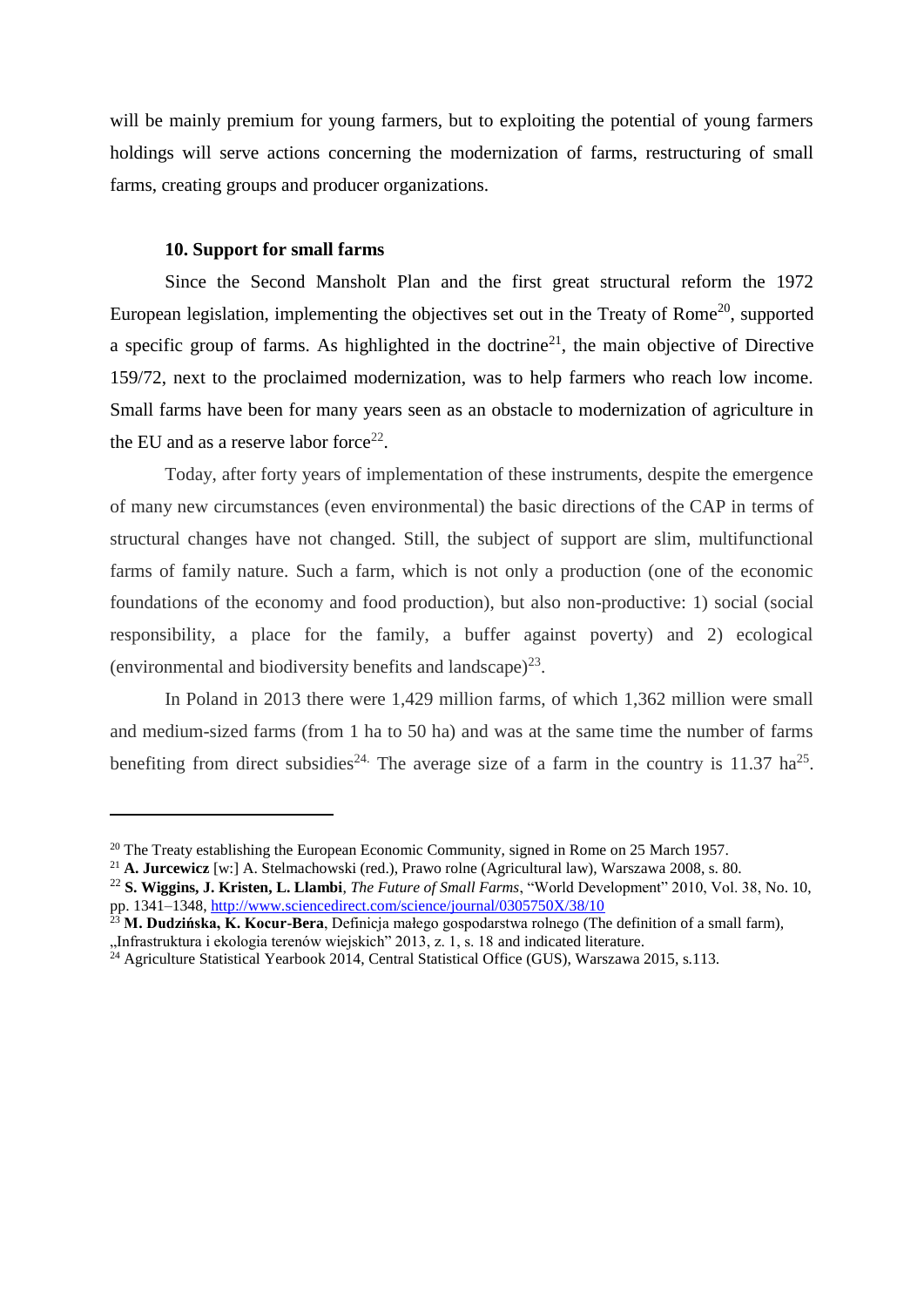Approximately 862 thousand of the farm land has an area of less than 5 hectares. According to the FADN<sup>26</sup> more than half of Polish farms (56% of total households) reaches the value of agricultural production per year less than 4 thousand Euro (up to about 16 thousand. zł). Production value of more than 8 thousand. euros (about 32 thousand. zł) reaches only one in four farms (26% of total households) $^{27}$ .

Since the early nineties, that is after Poland's accession to the status of an associate, one of the most important problems to be solved in agricultural legislation was the adoption of legal solutions to improve the agrarian structure and creating a general farm development opportunities and acquire higher incomes $^{28}$ .

In much of the small farms there is potential for development, there are opportunities to increase agricultural production, improve agricultural technology. In addition, small farms accounted for 82% of all households with incomes outside agriculture, good use of the chances of raising additional revenue through the provision of additional services or small manufacturing activities. <sup>29</sup> The development of small farms in Poland will depend mainly on the increase in income from the farm. Hence, all the instruments to support small farms will be an incentive for the development of these farms and improve their profitability.

<sup>&</sup>lt;sup>25</sup> According to CSO data, the average total area of farms in Poland in 2013. Amounted to 11.37 hectares and the average area of agricultural land on the farm is 10.08 hectares. Considering the land in good agricultural and the average drops to 9.97 hectares. Data: Land use and sown area in 2013, Central Statistical Office (GUS), Warszawa 2014 r., ss. 39, 43, 44, 52.

<sup>&</sup>lt;sup>26</sup> Information on research FADN (Farm Accountancy Data Network) na: [www.fadn.pl](http://www.fadn.pl/)

<sup>&</sup>lt;sup>27</sup> Support for small farms in Poland in the new financial perspective 2014-2020, MRiRW, Warszawa 2013, s. 2. <sup>28</sup> Wider on this topic: **A. Lichorowicz**, Harmonizacja polskiego ustawodawstwa strukturalnego w rolnictwie z ustawodawstwem Unii Europejskiej. Na przykładzie prawnego pojęcia gospodarstwa rolnego (Harmonisation of Polish agricultural structural legislation with EU legislation. For example the legal concept of a farm), PiP 1996, z. 4-5, **P. Czechowski**, Problemy harmonizacji prawa w związku z integracją polskiego rolnictwa z Unią Europejską (Problem of law harmonization in connection with the integration of the Polish agriculture with the European Union) [w:] St. Prutis (red.), Polskie prawo rolne u progu Uni Europejskie, Białystok 1998, s. 51 – 54, czy **St. Prutis**, Instrumenty prawne polityki strukturalnej w rolnictwie (dyskusje i bariery), (Legal instruments of structural policy in agriculture (discussions and barriers)), "Studia Iuridica Agraria" 2002, t. III, s. 193 i n. <sup>29</sup> The deep characteristics of this type of farms: **A. Chlebicka, J. Fałkowski, T. Wołek**, Małe gospodarstwa w Polsce – charakterystyka (Small farms in Poland – characteristics), SAEPR/FAPA, Warszawa, March 2009, [www.fapa.com.pl/gfx/saepr/Male\\_gospodarstwa\\_w\\_Polsce.pdf](http://www.fapa.com.pl/gfx/saepr/Male_gospodarstwa_w_Polsce.pdf)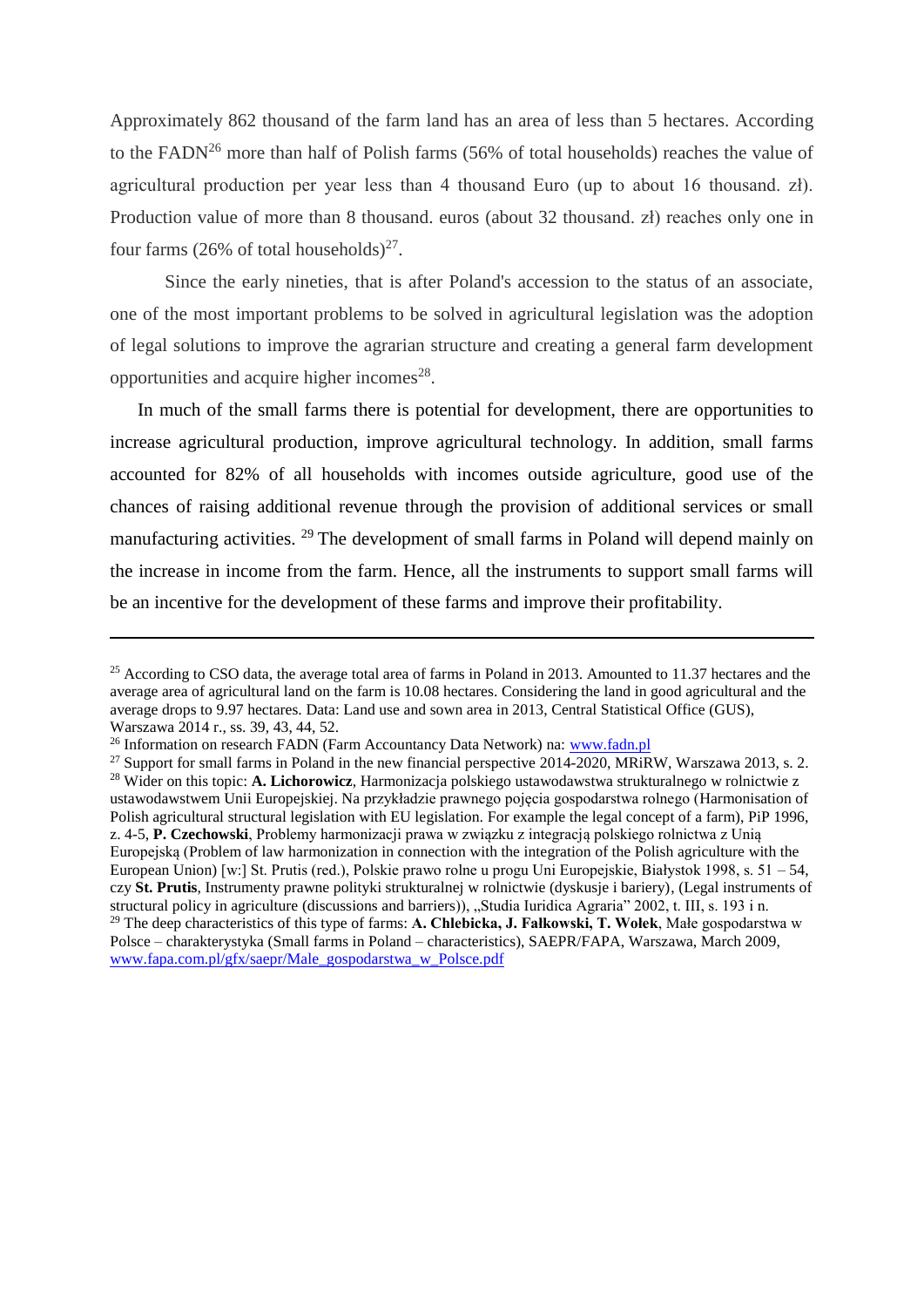In the new programming period, small farms will use:

- support under the direct support scheme;
- as part of the Rural Development Programme.

Pursuant to art. 61 and Reg. 1307/2013 in the new program there was established a special, simplified form of support, defined as a system for small farms. This instrument is optional for both Member States and farmers of eligible households. If, however, the application of this scheme replaces any other payments to which the farmer would have been entitled had he remained in the general system or the single area payment and payment of its affiliates as well as payments related to production).

In 2015, in the framework of direct support, the holders of small farms will benefit from direct payments in the new system called "payment for small farms". The system will be voluntary for both Member States and farmers. It will replace all other payments made within the basic system of direct payments. Payment is in the form of a lump sum, charged by summing all payments to be granted to a farmer in a given year. Pursuant to Art. 19 paragraph. 2 u.p.r.s.w.b. The maximum payment amount can reach up to 1,250 euros per farm.

In everyday meanings, a small farm is associated with smallholders farmer, low income, limited resources and production primarily for their own needs. The question is what the farm, in the legal sense, should be regarded as small and eligible to benefit from a support scheme from the structural funds. Neither the European legislation, nor the doctrine developed a single definition of a small farm and there is no clear dividing line between the small, medium and large farm.<sup>30</sup> The definition of a small farm is dependent on the criterion

<sup>30</sup> **M. Dudzińska, K. Kocur-Bera**, Definicja małego …, s. 20.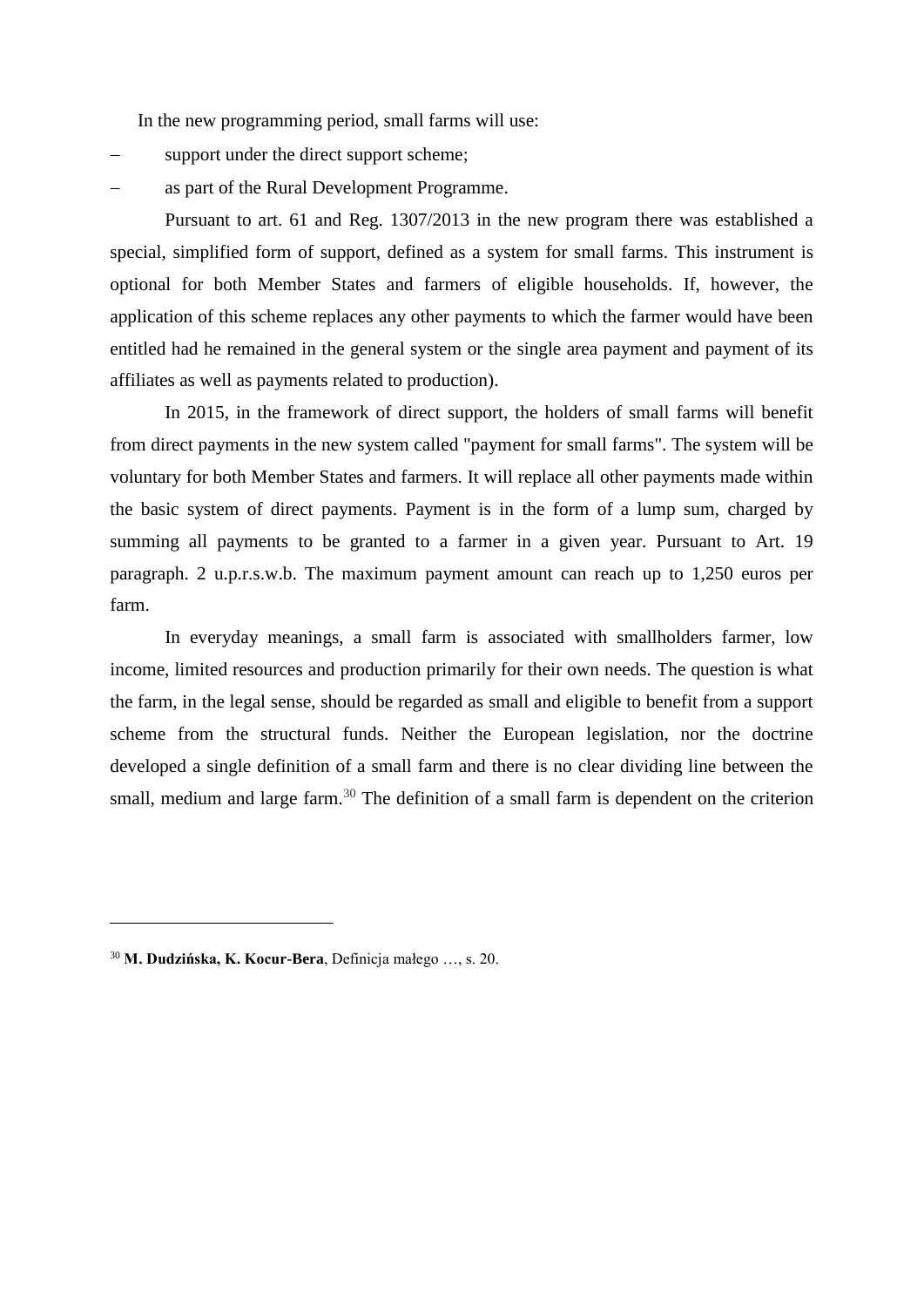of a holding. For the analysis physical factors can be used, such as agricultural area or amount of work on the farm or livestock density or derived income.<sup>31</sup>

Pursuant to art. 56 u.p.r.s.w.b. a farmer applying for direct payments for 2015 shall be considered automatically as a farmer participating in the system for small farms, if:

• they meet the conditions for the granting SAPS, or its affiliates and payments linked to production.

Pursuant to art. 10 paragraph. 1 point a) and b) of Reg. No 1307/2013 minimum requirements for the payment of the following areas are set:

- the amount of support that equals  $100 \text{ }\epsilon$ . However, under Art. 10 paragraph 2 of Reg. 1307/2013 to reflect the structure of their agricultural economies, Member States may adjust the thresholds referred to in paragraph 1 point a) and b), within the limits set out in Annex IV. For this reason, Poland has implemented indicated in the Annex limit of 200  $\epsilon$  (art. 7, paragraph 2 sec. 2 u.p.r.s.w.b.);

- or in terms of space - the total area of land within the area approved in the possession of the farmer is not less than 1 hectare (Art. 7, paragraph. 1 sec. 2 u.p.r.s.w.b.) ;

2) the total amount of direct payments determined for the farmer is not more than PLN equivalent of  $\epsilon$  1250.

Farmers will be able to join the scheme for small farms only in the first year of its application, ie. in the year 2015 (application submitted by June 9, 2015). Pursuant to art. 56 sec. 2 u.p.r.s.w.b. farmers receiving less than  $\epsilon$  1250 will be incorporated into the system automatically. Withdrawal from the system will be possible at any time, and the will is associated with a lack of reusability in it in the coming years.

The main difference obtaining the status of small farm lies in the fact that pursuant to art. 61 paragraph 3 of Reg. 1307/2013, farmers participating in the scheme are exempt from

<sup>31</sup> **A. Chlebicka, J. Fałkowski, T. Wołek**, Małe gospodarstwa …., s. 3, czy **M. Dudzińska, K. Kocur-Bera**, Definicja małego …s., 21.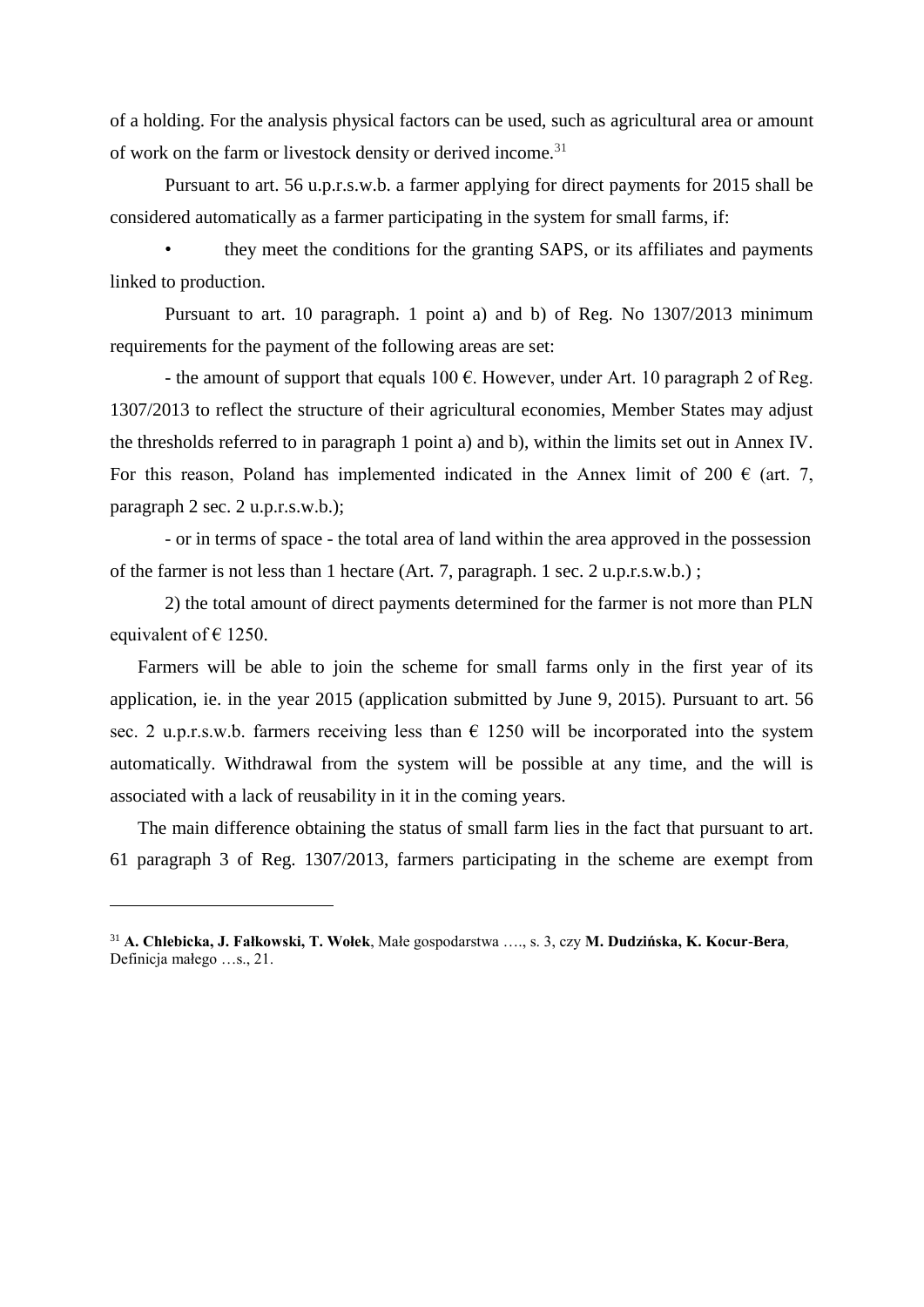agricultural practices provided and must comply with agricultural practices beneficial for the climate and the environment, or equivalent practices as well as the release of the participating farmers' control standards and requirements of cross compliance.

According to ARiMR datas, it is estimated that in the system for small farms approx. 680 thousand households will participate, representing almost half of the total number of beneficiaries of direct payments in Poland.<sup>32</sup>

It should also be noted that in the RDP for the years 2014 - 2020 there were proposed instruments of financial assistance - actions of which beneficiaries can be farmers running farms with low production capacity and low incomes from agricultural activities It will be mainly action *The restructuring of small farms* (*Restrukturyzacja małych gospodarstw)*, whose goal will be to make changes in the farm contribute to improving the competitiveness and increase profitability through an increase in economic size, In particular by changing the profile. The bonus will amount to 60 thousand PLN paid in two installments The beneficiary is a farmer insured in Agricultural Social Insurance Fund conducting agricultural activities correctly.

In addition, farmers eligible for the scheme for small farms will be able to use a special instrument within the RDP 2014-2020 *Payments to farmers returning small farms (Płatności dla rolników przekazujących małe gospodarstwa).* Support will be granted to those farmers who permanently transmit their farm to another farmer to enlarge the farm. The amount of this support under the RDP will provide 120% of the annual support, the receiving of which the beneficiary would qualify under the scheme for small farms in the first pillar of the Common Agricultural Policy. Aid will be paid once for the period from the date of transfer of the farm until 31 December 2020.

<sup>&</sup>lt;sup>32</sup>A detailed description of the system of direct payments in Poland in the years 2015-2020 (data from the website of the National Sugar Beet Growers Association, [http://kzpbc.com.pl/files/files/szczegolowyopis%20systemuplatnosci%20bezposrednich.pdf,](http://kzpbc.com.pl/files/files/SzczegolowyOpis%20SystemuPlatnosci%20Bezposrednich.pdf) dostęp 02.08.2015.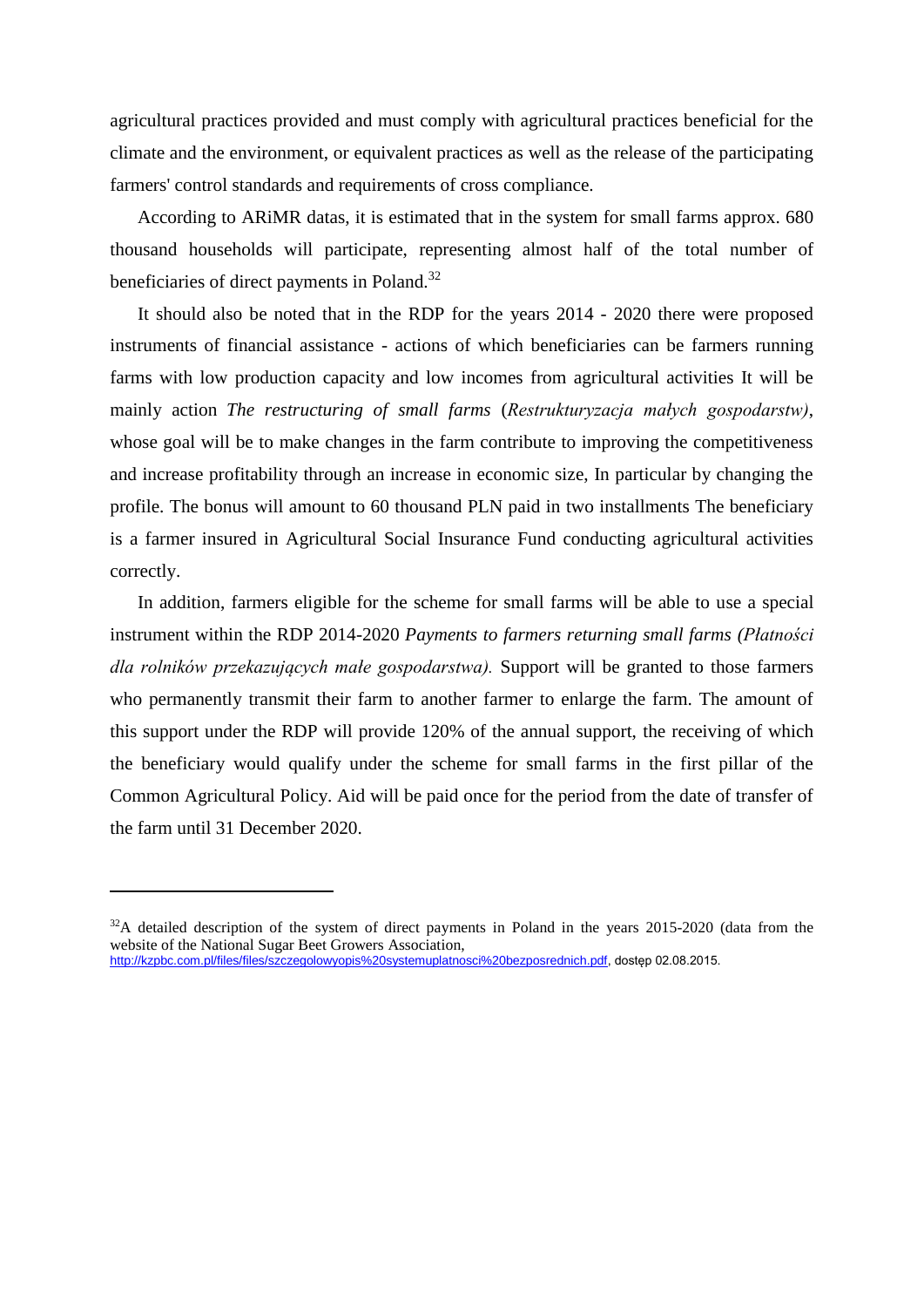The beneficiaries of the system of small farms will also be able to benefit from other activities: The modernization of agricultural holdings *(Modernizacja gospodarstw rolnych);*  The premium for farmers commencing their agricultural activity *(Premia na rozpoczęcie działalności pozarolniczej)* or Organic farming *(Rolnictwo ekologiczne)* whether Agrienvironment-climate schemes *(Program rolnośrodowiskowo-klimatyczny).*

#### **12. Shifting funds between pillars**

 $\overline{a}$ 

The European legislator, in accordance with the provisions of Regulation No 1311/2013 laying down the multiannual financial framework for  $2014-2020^{33}$ , remained division into two funds, which are to fund the two pillars of the CAP, however, expressly the art. 3. paragraph 1, the second paragraph of the flexibility of cash flow between the two pillars. As highlighted in the literature<sup>34</sup>, according to the objective pursued of the introduced legislation, there is a need to reduce differences in the level of payments between farmers, regions, and especially the countries. For this reason, the new design of direct payments seeks to better exploit synergies with Pillar II.

Pursuant to art. 14 Reg. 1307/2013 the principle of flexibility between pillars is detailed, on the basis of which Member States have the possibility of moving from 15% to 25% of funds from Pillar II to direct payments.

| Table 1. Financial envelope for Poland in the years 2015–2020 (million EUR) |      |                                                 |      |    |      |      |                                    |  |  |  |
|-----------------------------------------------------------------------------|------|-------------------------------------------------|------|----|------|------|------------------------------------|--|--|--|
| Kind of support                                                             |      | 2015   2016   2017   2018   2019   2020   Total |      |    |      |      |                                    |  |  |  |
| CAP budget in total, in that:                                               |      | 4557 4573                                       | 4589 |    |      |      | 4607   4625   4623   27 574        |  |  |  |
| Means for direct payments                                                   | 2987 | 3005                                            |      |    |      |      | 3022   3042   3062   3062   18 180 |  |  |  |
| Percent                                                                     | 65.5 | 65,7                                            | 65.8 | 66 | 66,2 | 66,2 | 65,8                               |  |  |  |

<sup>&</sup>lt;sup>33</sup> Council Regulation (EU, Euratom) No 1311/2013 of 2 December 2013 laying down the multiannual financial framework for 2014-2020, O. J. EU L 384 of 20.12.2013, p. 884.

<sup>34</sup> **A. Mickiewicz, B. Mickiewicz**, Podstawowe zasady dopłat bezpośrednich stosowane w nowej perspektywie finansowej 2015-2020 (Basic principles of direct payments applied in the new financial perspective 2015-2020), "Problemy Drobnych Gospodarstw Rolnych" 2015, z. 1, s. 12.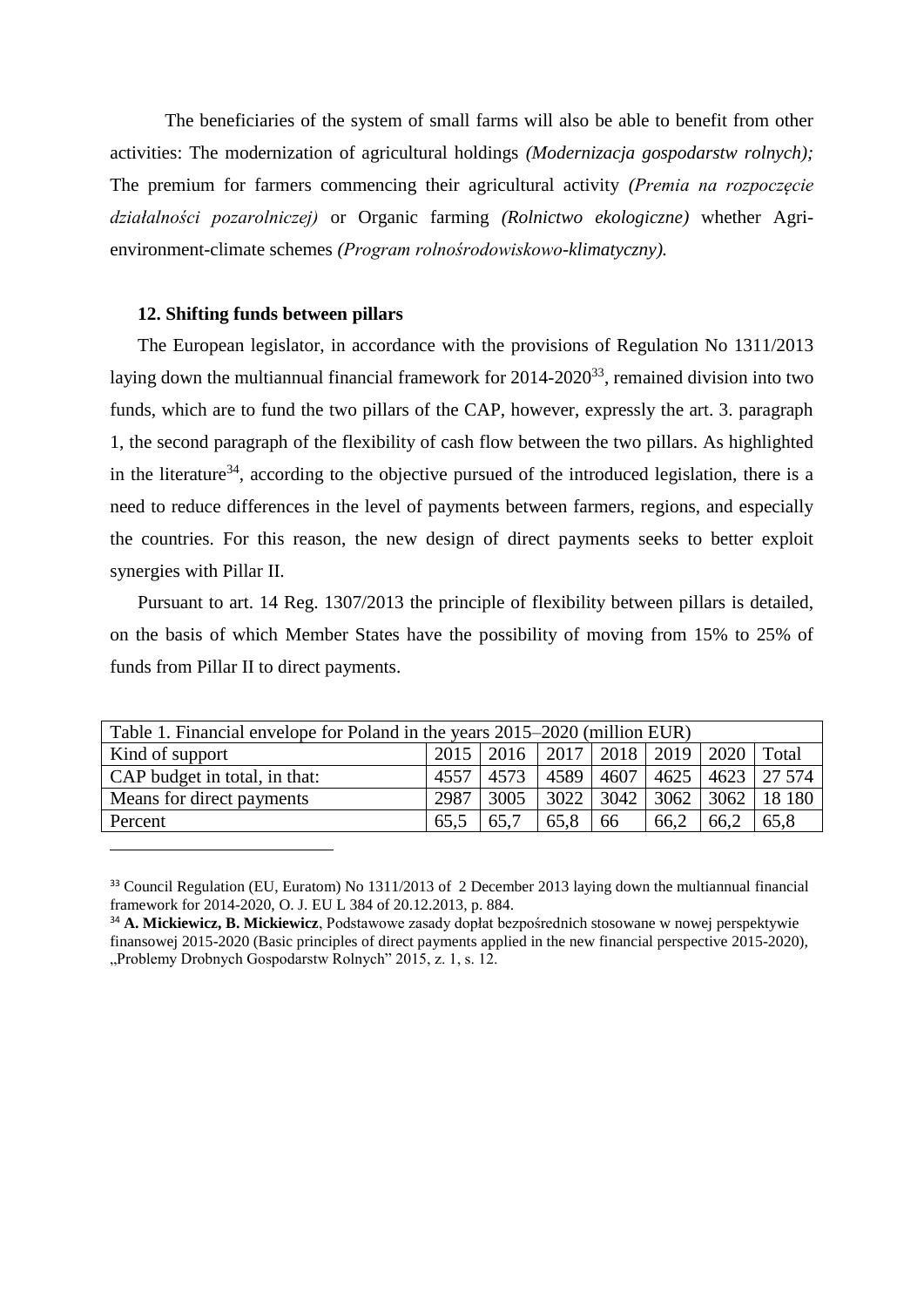| Financial envelope for payments with     |      |  |  |                               | 3379 3395 3412 3431 3451 3062 20 129 |
|------------------------------------------|------|--|--|-------------------------------|--------------------------------------|
| 25% increase from 2nd Pillar of CAP      |      |  |  |                               |                                      |
| Percent in relation to entire CAP budget | 74,1 |  |  | 74,2 74,3 74,5 74,6 66,2 73,0 |                                      |

Source: Data from the Ministry of Agriculture and Rural Development A. Mickiewicz, B. Mickiewicz, Podstawowe zasady dopłat bezpośrednich stosowane w nowej perspektywie finansowej 2015-2020, "Problemy Drobnych Gospodarstw Rolnych" 2015, z. 1,

In Poland, pursuant to art. 14 paragraph 2 first sec. of Reg. 1307/2013, 25% of the envelope of the second pillar for the years 2015-2020 has been shifted, ie. 2.34 billion EUR, increasing initial pool of funds for direct payments to 23,49 billion. The funds obtained as a result of this shift will be in the majority (about 73%) used to finance additional payment for small and medium-sized farms (payment to "the first hectares," ranging from 3.01 to 30 hectares in each farm). A similar pro-development result will have a scheduled payment for young farmers to which up to 2% of the annual national envelope is planned to be allocated. Poland also made full use of the possibility to allocate 15% of the national envelope for payments linked to production. <sup>35</sup>

A new element of the system, mandatory throughout the EU, for which 30% of funds will be allocated (Art. 47 paragraph 1 of Reg. 1307/2013), will be payment for planting, subject to compliance with requirements for crop diversification, maintenance of permanent grassland and devoting part of the surface for environmental purposes.

The proposed solutions will enable effective and efficient use of available EU funds for providing consumers in Poland and the European Union healthy and high quality food in a way that takes into account the need to restructure and modernization of the agri-food sector and the requirements of the environment in Poland. This will be achieved through specific support for active, small and medium-sized farms that have a realistic chance of development in conditions of globalization of markets and changes in consumer expectations.

<sup>35</sup> Data: System płatności bezpośrednich …, s. 2.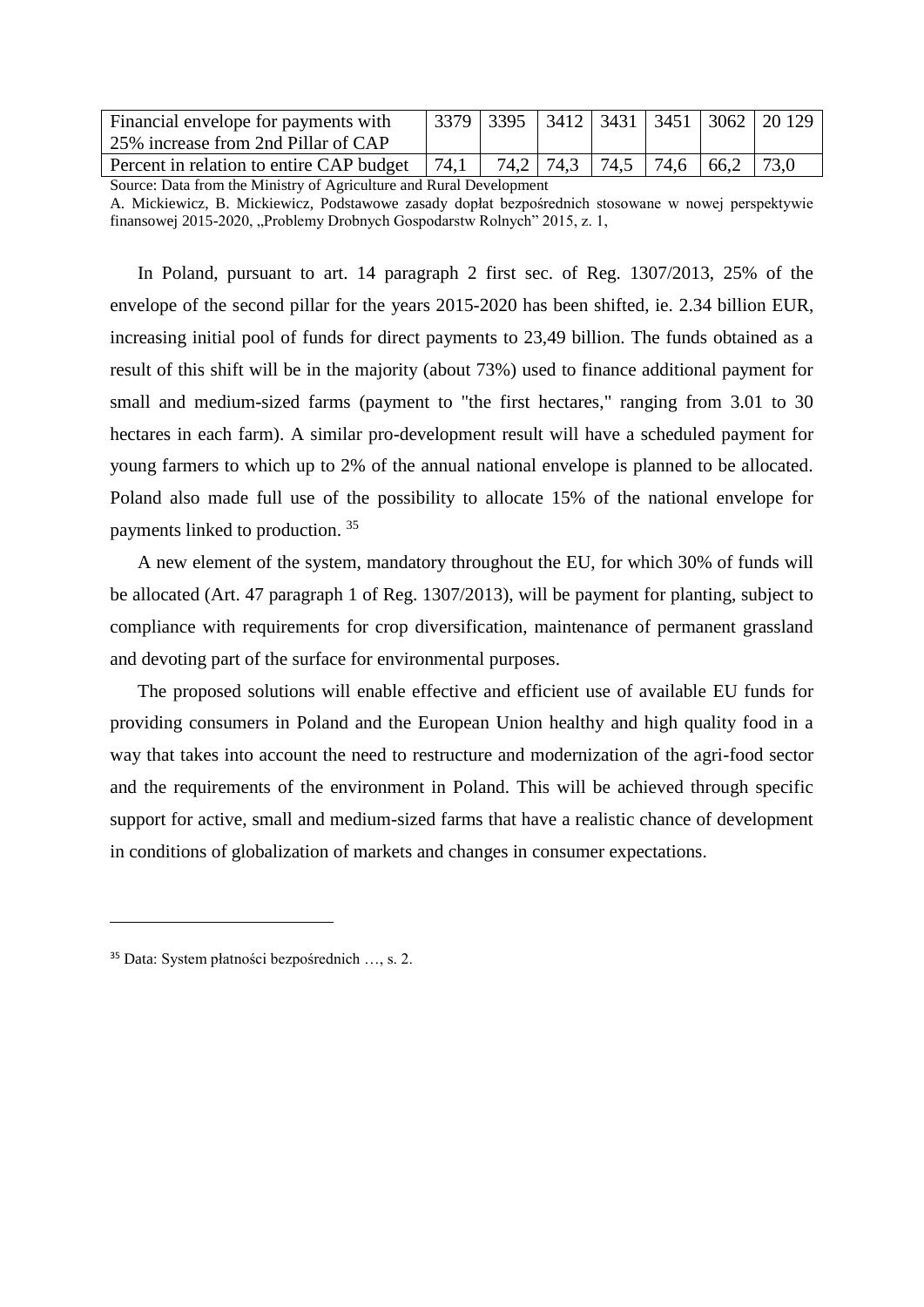## **III. Greening**

## **14. Payment for areas with natural constraints**

As indicated in motive 46 of the preamble of Reg. No 1307/2013, to support the sustainable development of agriculture in areas with specific natural constraints, Member States should be allowed to use part of top levels for direct payments to grant all farmers with operations in these areas, or on some of these areas, if it is decided by the Member State, the annual area payment in addition to the basic payment. Pursuant to Art. 1 letter b) point (v) and chapter IV of Title III of Reg. 1307/2013, Member States may establish a voluntary payment for farmers in areas with natural constraints.

Polish legislator in Art. 3. 1 sec. 12 of the Act of 20 February 2015 on support for rural development with the participation of the European Agricultural Fund for Rural Development under the Rural Development Programme for  $2014-2020^{36}$  predicted payment for farmers operating in areas with natural constraints or with other specific constraints (the LFA payment).

As part of the payments three forms of compensation were provided: 1) compensation in mountain areas; 2) compensation for other areas affected by specific natural constraints; 3) compensation for other areas affected by specific constraints (art. 3 sec. 1 point 12 letter a, b and c u.w.r.o.w.).

Based on the mandate contained in Art. 45 paragraph 1 section 1 of the Minister of Agriculture and Rural Development regulation of 13 March 2015 on detailed conditions and procedures for granting financial assistance under the measure "Payments to areas facing natural or other specific constraints" under the Rural Development Programme for 2014 -  $2020^{37}$  specify the conditions and procedures for granting and payment of LFA payments.

<sup>&</sup>lt;sup>36</sup> Journal of Laws from 2015, item 349, hereinafter cited as: "u.w.r.o.w.".

 $37$  Journal of Laws from 2015, item 364, hereinafter cited as: "r.o.o.n.".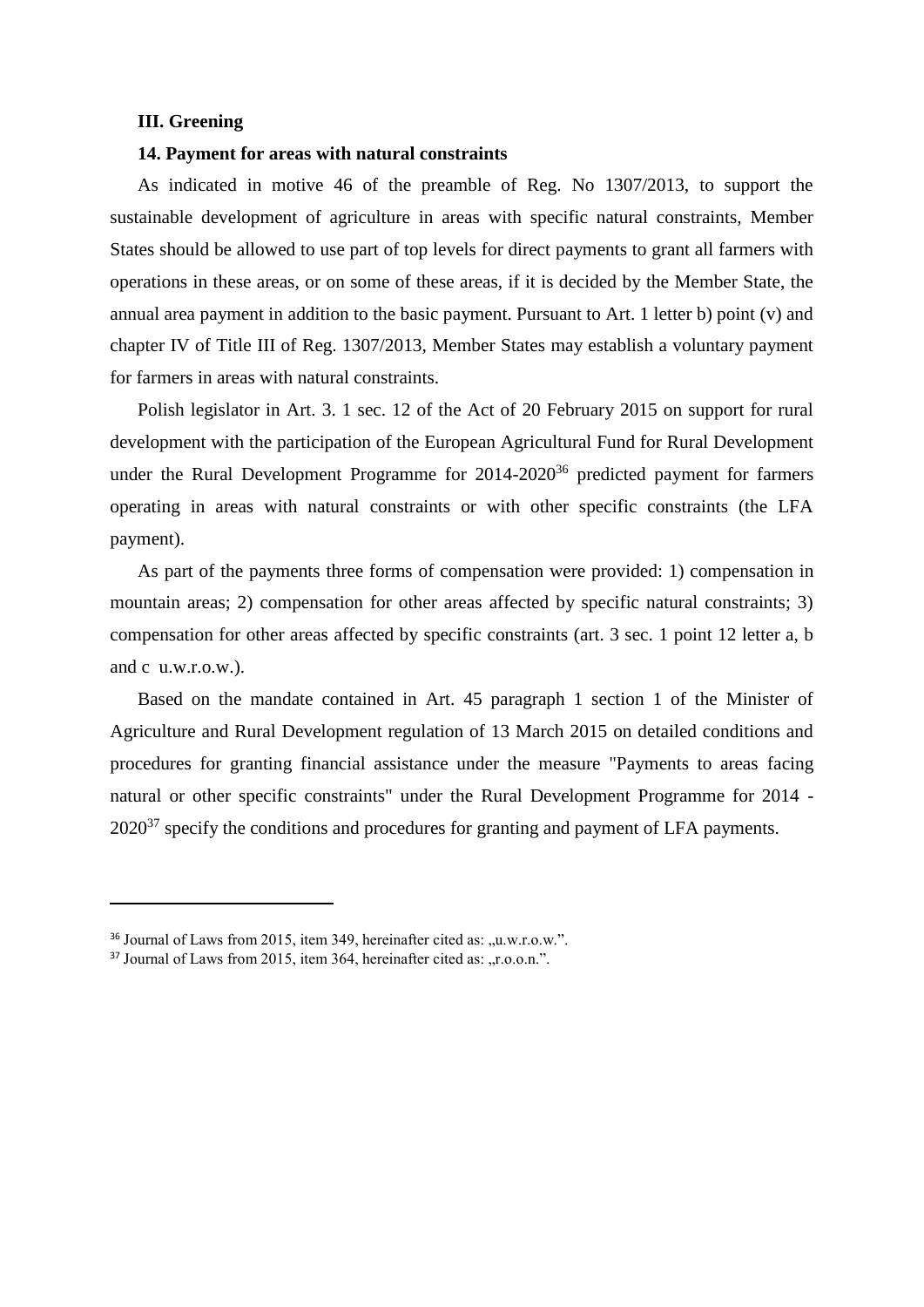The beneficiary of the payment (pursuant to paragraph 2 r.o.o.n.) will be professionally active farmer who own a farm located in the territory of the Republic of Poland and operate farming in LFA areas, with area of agricultural land belonging to the farm, amounting to at least 1 ha. The parcels covered by the aid, are used as an agricultural area (any area occupied by arable land, permanent grassland and permanent or permanent crops), and the surface must not be less than 0.1 hectares;

The rates of payments for farming in LFA areas defined in the paragraph 3 sec. 3 r.o.o.n., will be calculated separately for different types of these areas:

1) Payment for mountain areas (LFA Mountain type) - 450 PLN / ha

- 2) Payment for lowland areas (LFA lowland type):
	- a) LFA lowland type I 179 PLN / ha
	- b) LFA lowland type II 264 PLN / ha

3) payment for specific areas (LFA type specific) - 264 PLN / ha.

Legislature provided, however, paragraph 3 sec. 4 r.o.o.n. degressiveness of LFA payments depending on the total area of agricultural parcels or parts thereof covered. Depending on the area, the payment will be granted in the following dimensions: 1) from 1 to 25 hectares - 100% payment; 2) from 25.01 to 50 hectares - 50% of payments; 3) from 50.01 to 75 hectares - 25% of the payments; 4) over 75 ha - the payment will not be granted.

The adoption of such a solution is aimed at preventing excessive concentration of land in order to maintain subsidies. Payment rates are subject to certain modifications, and the instrument for a reduction greatly reduced (twice or even three times higher thresholds than the area of farms for farmers implementing a 5-year commitment). It is justified even from the point of view of the environmental effects of their operations. Lands of these farms will have to be maintained in good agricultural and environmental condition, and due to their location in naturally valuable areas will be served to improve the quality of natural elements of biodiversity.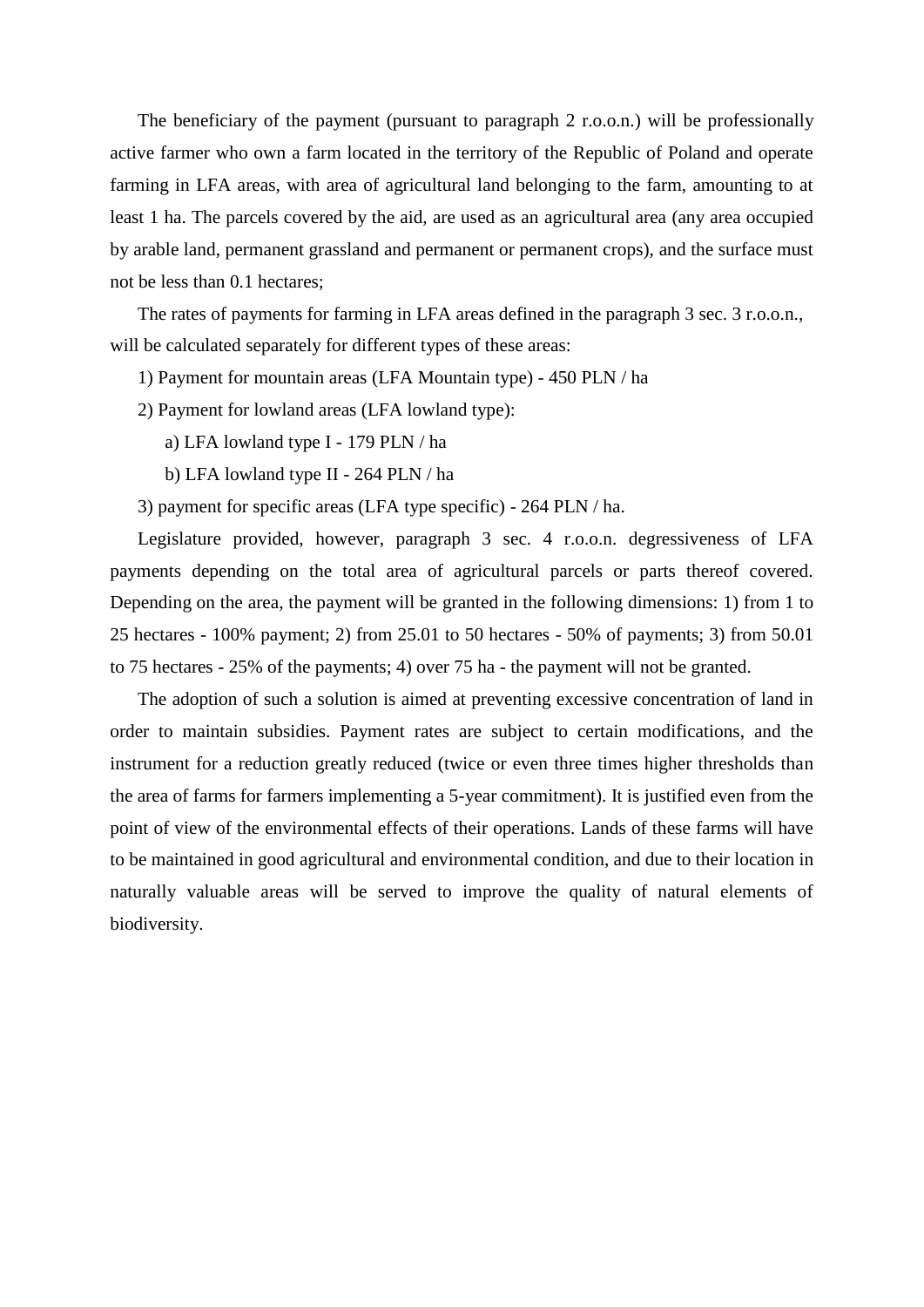## **13.1. Payment for environmental actions**

One of the manifestations of greening the CAP is a mandatory part of the environmental component of direct payments, supporting agricultural practices beneficial for the climate and the environment. Under Reg. No 1307/2013 payment system after 2013 became more environmentally friendly - "greened". This term refers to the new financial instrument, the socalled payments for environmental measures, granted, in principle, in addition to the basic area payments to farmers, and dependent on the fulfillment of their additional requirements relating to environmental protection, to halt the decline of biodiversity and combat climate change.

The obligation of absolute fulfillment of the aforementioned practices does not apply to all farmers, because according to applicable regulations it depends on:

- 1) arable land on the farm;
- 2) entry into the scheme for small farms;
- 3) owning permanent grassland;
- 4) running organic production;

Payments for environmental activities are awarded for mandatory agricultural practices undertaken on farms. They consist of simple, generalized, non-contractual and annual actions linked to agriculture, but going beyond cross-compliance requirements. Among the activities of those in the art. 43 paragraph 2 of Reg. No 1307/2013 indicated:

- 1. the requirement of crop diversification;
- 2. the requirement to maintain permanent pasture;
- 3. the requirement to maintain ecological focus areas.

Diversification of crops, under Art. 44 Reg. No 1307/2013, is based on the need for several different crops in the number dependent on farm size. The legislator points out the difficulty in fulfilling this requirement by small family farms, releasing from the requirement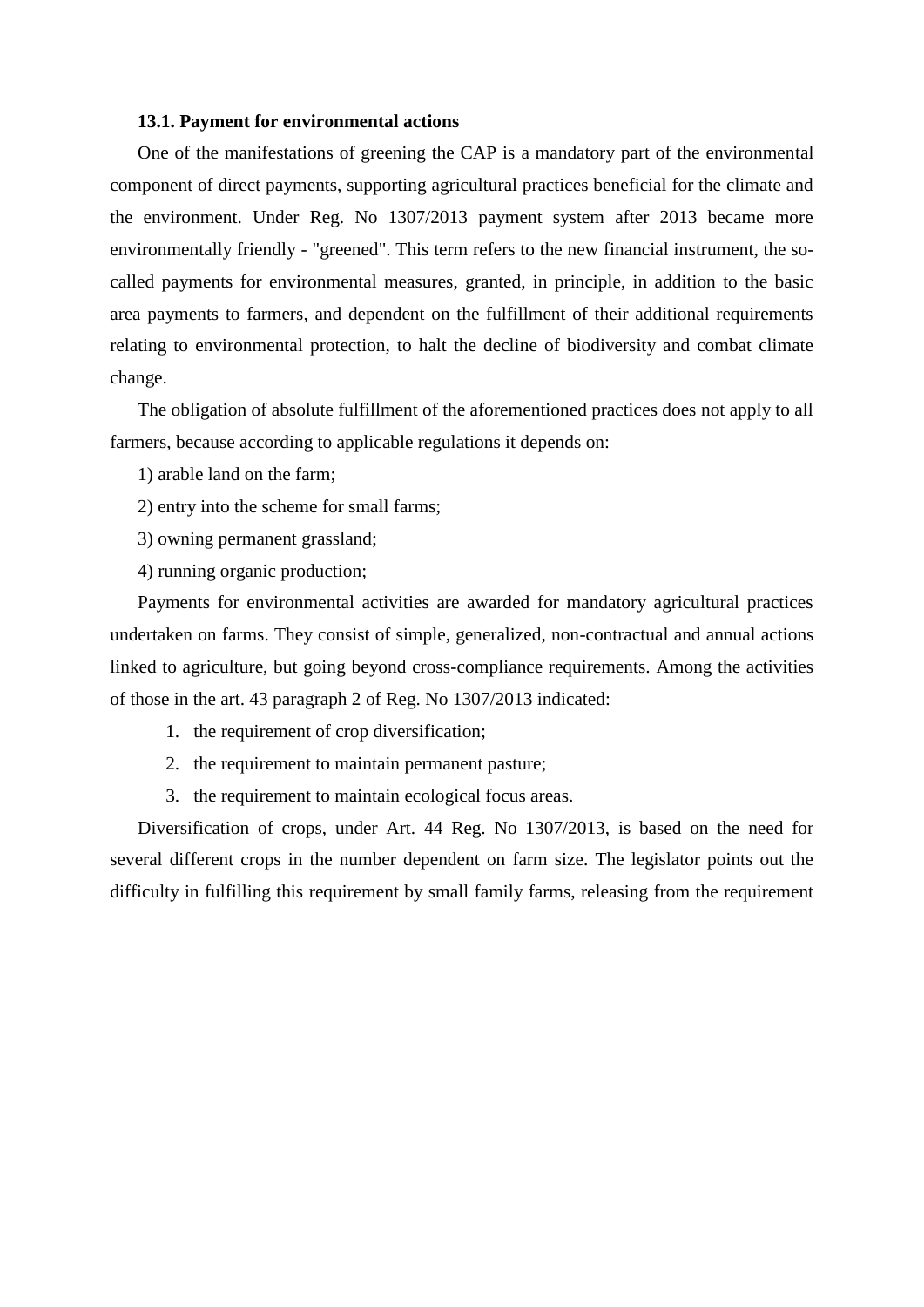farm up to 10 hectares. Due to the agrarian Polish structure and the average area of farms<sup>38</sup> an overwhelming majority will be freed from the obligation.

According to data from the ARiMR in Poland:

- 1. about 83% of households will be released from the obligation to implement crop diversification, which is, however, only 34% of the total arable land;
- 2. about 14% of households will be falling under the obligation of having two crops, and 3% of households having three crops. However, the data shows that 66% of the total arable land will be covered by the obligation to diversify crops.<sup>39</sup>

Considering the area of arable land covered by the specified requirement must be stated significant potential effectiveness of this instrument in Poland, but also a negligible share of family farms with an area which is the national average<sup>40</sup>.

The Polish implementing legislation has not created any mechanism of incentives for voluntary action by diversification also in these smaller farms, which could contribute to achieving the objective of this regulation, which in the assumptions of the European legislator is to counteract monocultures and consequently is a very important element for biodiversity and landscape development in rural areas.

The regulation adopted in 2013 also retains the obligation to maintain the current area of permanent pasture, which concerns naturally shaped meadows and pastures, often on wetlands. This instrument is primarily intended to be used on Natura 2000 sites, designated in accordance with the provisions of Directive 92/43/EEC on the conservation of natural habitats

<sup>&</sup>lt;sup>38</sup> According to Central Statistical Office (GUS) data, the average total area of farms in Poland in 2013. Amounted to 11.37 hectares and the average area of agricultural land on the farm is 10.08 hectares. Considering the land in good agricultural and the average drops to 9.97 hectares. Data: Land use and sown area in 2013. Central Statistical Office (GUS), Warszawa 2014 r., ss. 39, 43, 44, 52.

<sup>39</sup> Information bulletin, MRiRW, ARiMR, 2014, z. 6, s. 12.

<sup>40</sup> More on this topic: **M.A. Król**, Rola gospodarstw rodzinnych w prawnej ochronie zasobów środowiska i różnorodności biologicznej (The role of family farms in the legal protection of environmental resources and biodiversity) [w:] Prawne mechanizmy wspierania i ochrony rolnictwa rodzinnego w Polsce i innych państwach Unii Europejskiej, red. P. Litwiniuk, Warszawa 2015, s. 164.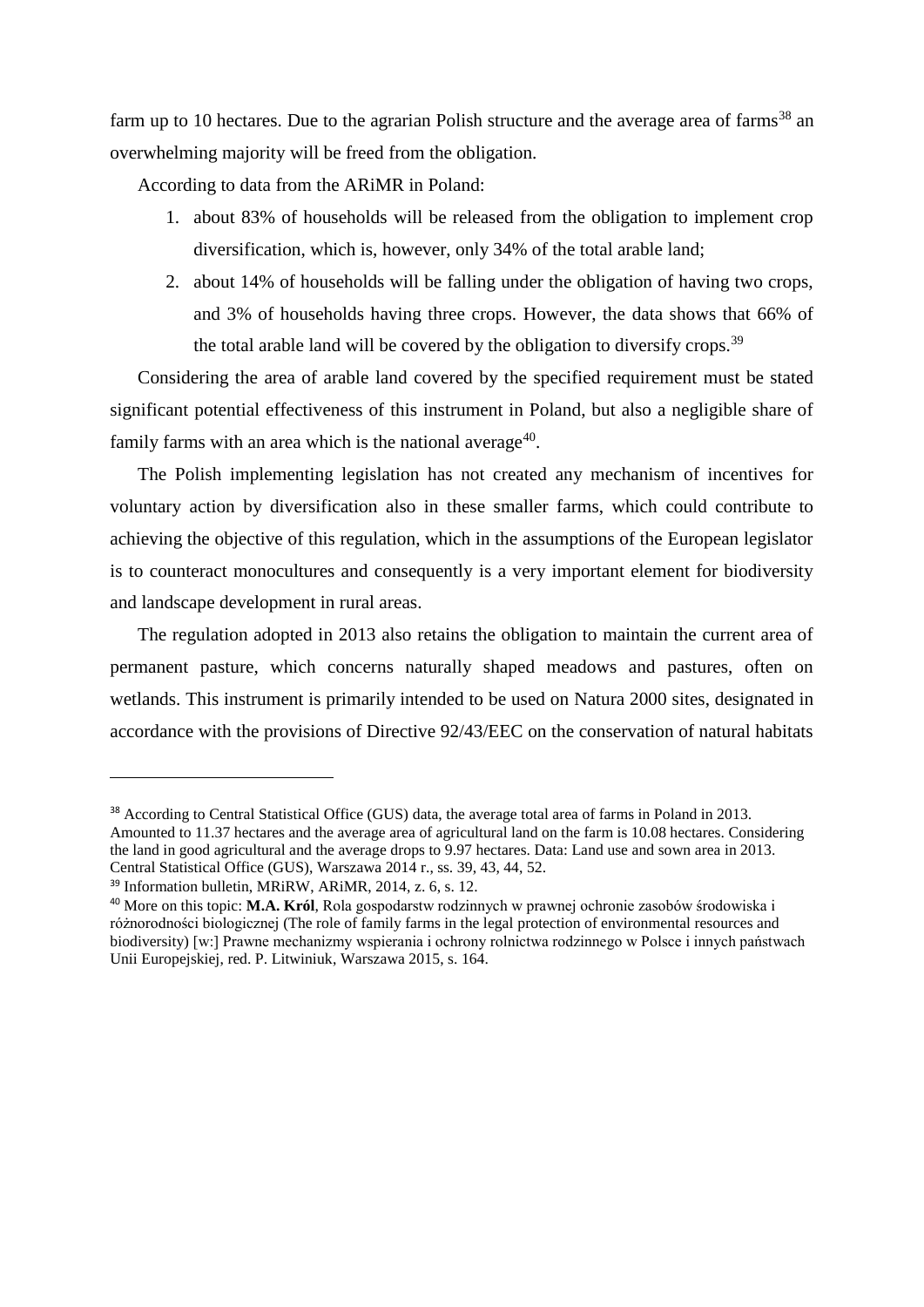and of wild fauna and flora living<sup>41</sup> and Directive  $2009/147/EC$  on the protection of wild birds<sup>42</sup> but it may also pursuant to Art. 45 paragraph 1 sentence 2 of Reg. 1307/2013 used elsewhere. Permanent grasslands are characterized by high species diversity of plants and animals that exist due to natural process of their long-term expansion on the land. In addition, they serve important role in preserving the existing landscape in these areas.

Another additional requirement established in the context of payments for environmental actions is to be the obligation to maintain the so-called ecological focus areas on the surface of not less than 5% of the acreage farms<sup>43</sup>. Ecological focus areas include copper, terraces, buffer strips, plantings and shrubs, ponds, that is all of these elements of the landscape, which in the natural sciences are referred to as so-called environment islands surrounding agroecosystems<sup>44</sup>. Their presence is crucial not only for biodiversity but plays also an essential part of the rural landscape, making its diversity.

Maintaining ecological focus areas will concern farms with an area exceeding 15 hectares of arable land. ARIMR data show <sup>45</sup> that about 91% of households will be released from the obligation to implement this practice. And the area of arable land subject to fulfillment of the obligation to maintain ecological focus areas will constitute approximately 54% of the total arable land in Poland and, therefore, as in the case of crop diversification, this obligation will be burdened by only a few, larger farms. In addition, provisions of Regulation contain a list of areas located on the farm, which can be considered as ecological focus area (including fallow land, landscape features, like ponds, trees forming a natural monument, ditches, field margins

<sup>41</sup> Council Directive 92/43/EEC of 21 May 1992 on the conservation of natural habitats and of wild fauna and flora, O. J. L 206, 22.07.1992, p. 7.

<sup>42</sup> Directive 2009/147/EC of the European Parliament and of the Council of 30 November 2009 on the conservation of wild birds, O.J. L 20, 26.01.2010, p. 7.

<sup>&</sup>lt;sup>43</sup> This percentage may be increased by the Commission after 2017 to 7%.

<sup>44</sup> **E. Symonides**, Znaczenie powiązań ekologicznych w krajobrazie rolniczym, "Woda-Środowisko-Obszary Wiejskie" 2010, t. 10, s. 250.

<sup>45</sup> Data: Informacja na temat wybranych elementów nowego systemu płatności bezpośrednich po 2014 r., (Information on selected elements of a new system of direct payments after 2014), Warszawa, MRiRW, maj 2014, s. 5.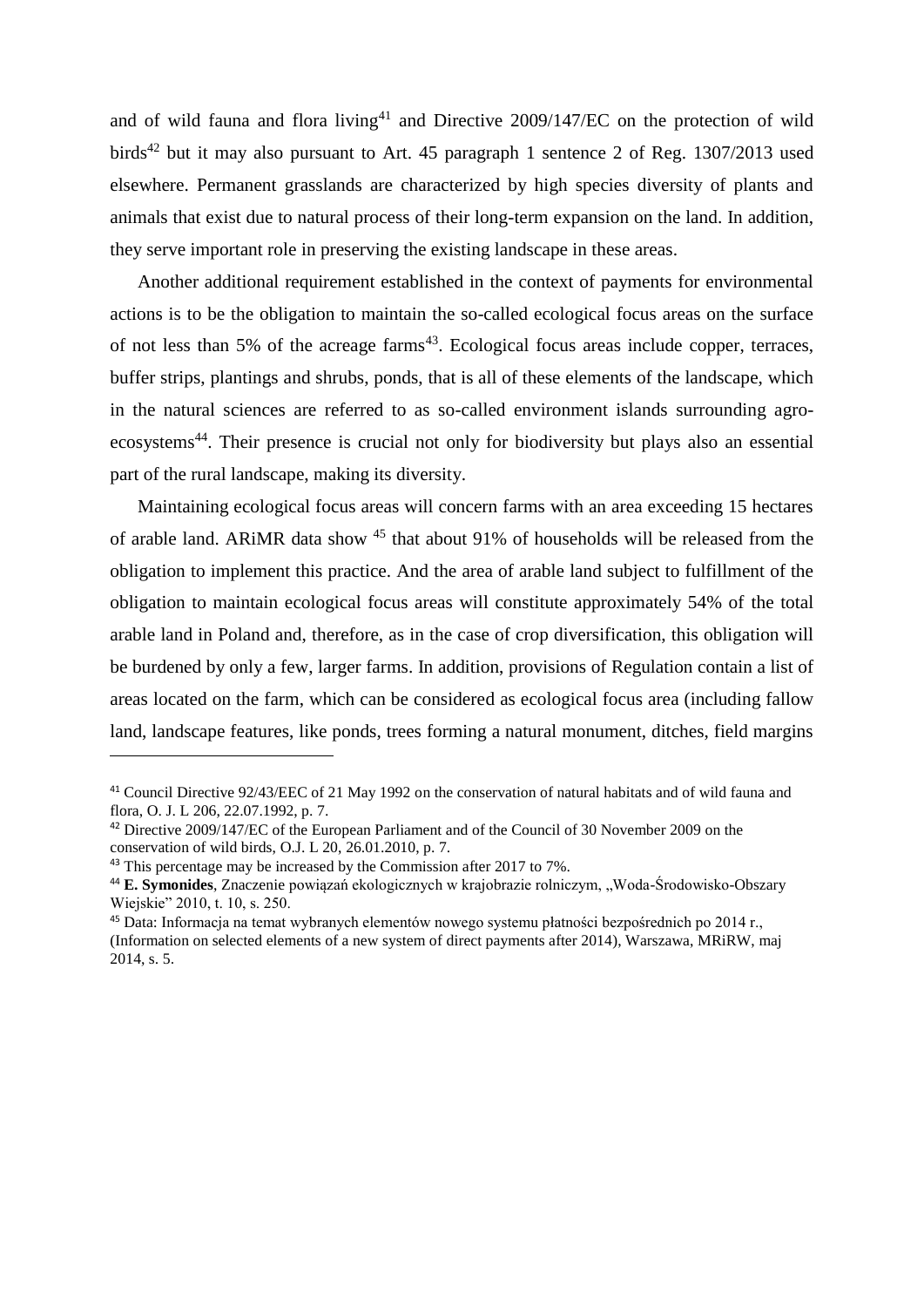mid-field, or hedges), which still reduces the need to take proactive environmental actions in this regard.

## **13.2. Equivalent practices**

Another element that needs mentioning is to establish the possibility of recognizing equivalent performance practices. Pursuant to Art. 43 paragraph 3 point and in conjunction to Annex IX of Reg. No 1307/2013 scope of implementation of commitments representing execution of practices equivalent to the triad of environmental activities has been defined. Equivalent practices cover similar practices, which result in equal or greater levels of benefits for the climate and environment as compared to one or more practices. Member States may, under national legislation consider to meet certain requirements for the execution of crop diversification obligation, maintenance of permanent grassland herbaceous, maintaining ecological focus areas.

In Poland under the provisions of Minister of Agricultural and Rural Development Regulation of 20 March 2015 on implementation of equivalent practices<sup>46</sup> only practices equivalent to the range specified in Part I, point 2, second indent of Annex IX to Reg. No 1307/2013 were accepted, ie. in respect of the obligation, ie. 'use of at least 4 crop' in the main crop on the farm. On the basis of adopted in Poland solution, which by that obligation shall be recognized in the event of implementation of the requirement set out in Annex 2 to the Minister of Agricultural and Rural Development Regulation of 18 March 2015 on specific conditions and procedures for granting financial assistance under the measure "*Działanie rolnośrodowiskowo-klimatyczne*" (Agrienvironment-climate action) of the Development Programme of Rural Areas for  $2014-2020^{47}$ , where in paragraph 1 in Part I. Package I. "*Rolnictwo zrównoważone*" (Sustainable agriculture) the possibility of diversifying crops through equivalent practices was determined - the application of requirement 4 in the main

<sup>46</sup> Journal of Laws of 2015, item. 433.

<sup>47</sup> Journal of Laws of 2015, item 415.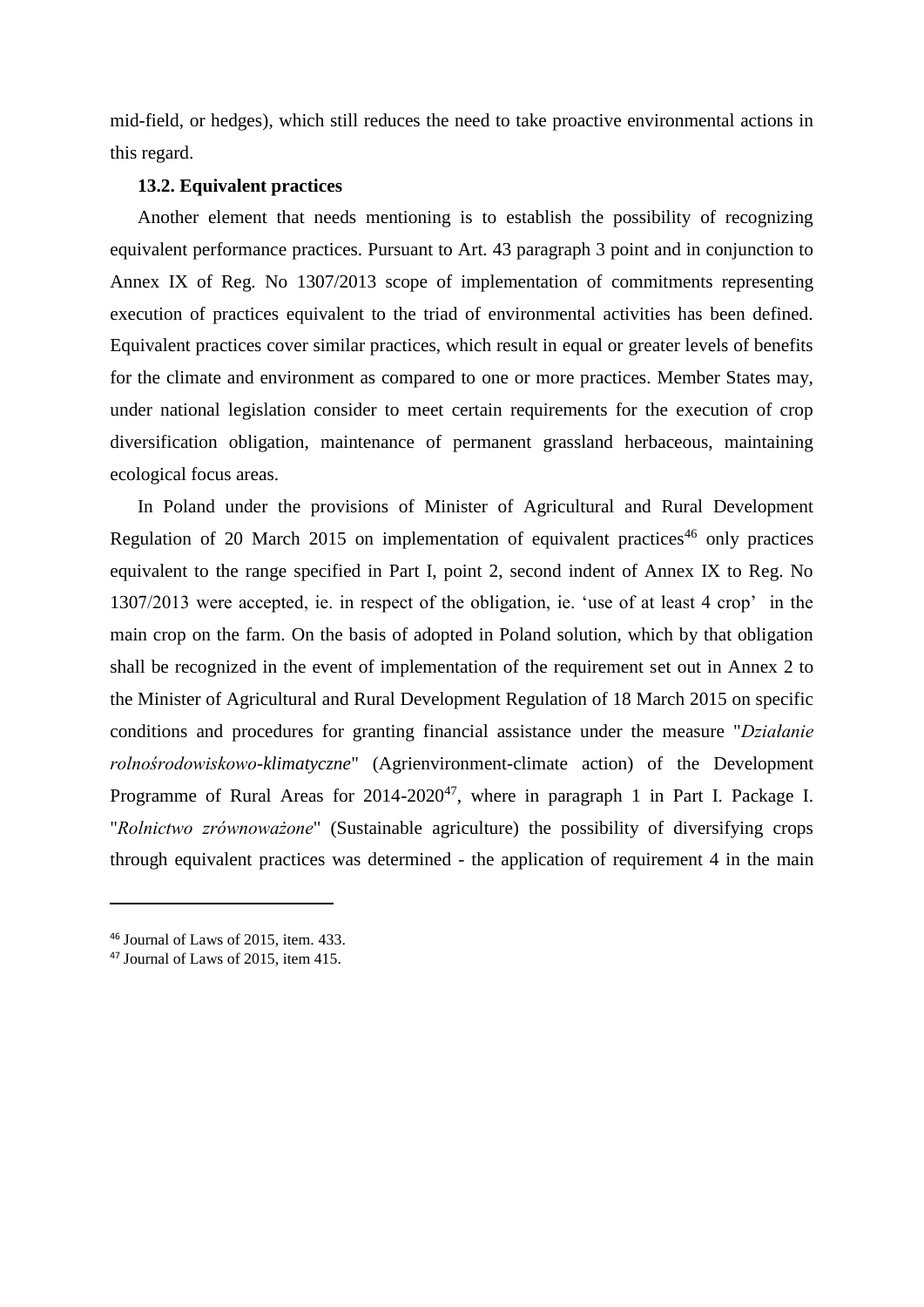crop during the year on arable land on the farm, where: 1) the share of main crops, including cereals in the crop structure does not exceed 65%, and 2) the share of each crop must not be less than 10%. Rating of the adopted solution is positive<sup>48</sup>, it does not apply to the smallest farms (of which there are many in Poland) but only larger farms, which will counteract monocultures and reduce the share of cereals in the structure of crops.

## **Conclusions**

 $\overline{a}$ 

The next CAP reform dictated by the new determinants of change: external constraints (eg competition in global markets, climate change) and partly other than in the past, internal considerations (such as the desire to reduce the budgetary resources and further enlargement of the EU with new Member States).<sup>49</sup>

Under this new environment follows the reorientation of agricultural policy instruments. The introduced solutions have eliminated a group of owners of land holdings with the sole purpose of receiving payment (so called "sofa farmers"), to reduce the subsidies for the largest farms, and the money saved spent on rural development.

Analysis of established legal solutions in the field of direct payments shows that despite the fundamental objective which is to ensure the appropriate level of farm income, which is the subject of increasingly frequent concerns of part of the economic doctrine<sup>50</sup>, the new model of direct support is also intended to support environment-friendly agricultural practices. The established legal measures also apply (both indirectly and directly) to the protection of biodiversity and landscape through crop diversification, maintenance of

<sup>48</sup> **D. Stankiewicz**, Opinia merytoryczna do projektu ustawy o płatnościach w ramach systemów wsparcia bezpośredniego (Opinion on the draft Law on payments under the direct support schemes), druk sejmowy nr 3080), Opinie Biura Analiz Sejmowych,<http://orka.sejm.gov.pl/rexdomk7.nsf/Opdodr?OpenPage&nr=3080> <sup>49</sup> **A. Czyżewski, S. Stępień**, Punkt widzenia …, s. 70.

<sup>50</sup> **W. Czubak, W. Poczta, A. Sadowski**, Wpływ proponowanej reformy systemu dopłat bezpośrednich po 2013 r. na sytuację polskiego rolnictwa (The impact of the proposed reform of the system of direct payments after 2013 on the situation of Polish agriculture), "Wieś i Rolnictwo" 2011, z. 4, s. 78-81.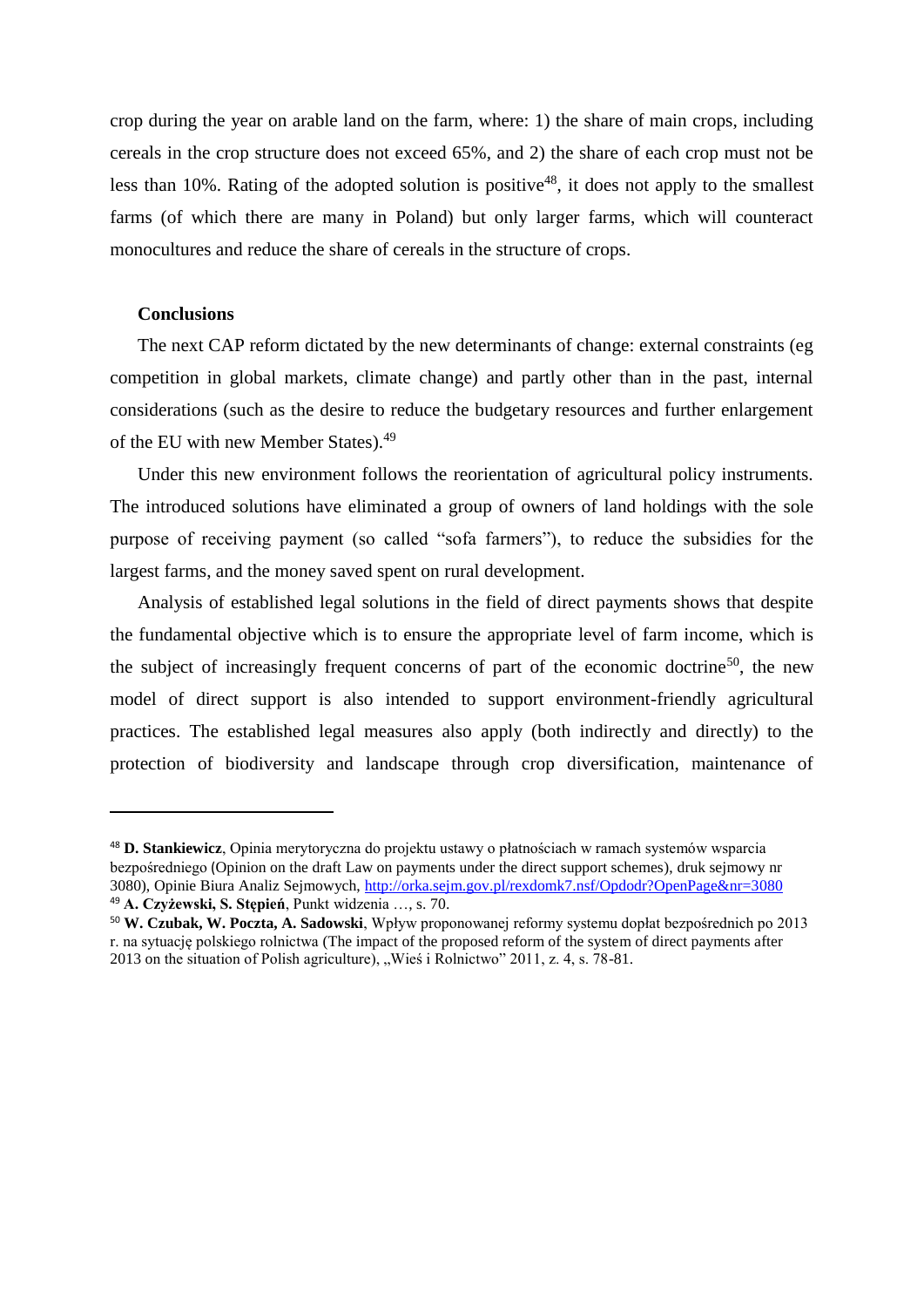permanent pasture, the maintenance of ecological focus areas, or equivalent practices including, among others management of landscape features including thinning trees, trimming hedges, coastal forest vegetation restoration, stone walls, terraces, ditches, ponds (Section III. 5 of the Annex to Reg. No 1307/2013.

Factors speaking for the effective implementation of instruments of the so-called greening farms are:

1) their mandatory nature - farmers are entitled to payment for all eligible land will be required to observe agricultural practices beneficial to the environment and climate, or alternatively will be able to make so called similar practices (listed in Annex IX of Reg. No  $1307/2013<sup>51</sup>$ ), which result in equal or greater level of environmental benefits;

2) financial sanction for failure to comply "greening" by agricultural producers, being the possibility of withdrawal, in whole or in part of the  $aid^{52}$ . Payments are of administrative law and their granting shall be based on administrative law decision under specified procedure. Failure to comply with management requirements in accordance with established principles (agricultural practices beneficial for the environment and climate) in the years beyond 2017 will be able lead to sanctions even exceeding the amount received in respect of greening, which will mean a partial reduction of other payments;

 $51$  1. In terms of crop diversification crop rotation, winter soil cover, intercrop. 2. As regards the maintenance of permanent pasture: management of meadows or pastures while maintaining the requirement to maintain permanent grassland, extensive grazing system. 3. For the maintenance of ecological focus areas use any of the following practices: among others, ecological set-aside; the creation of "buffer zones" in areas with high nature value Nature 2000 sites or other places of biodiversity conservation; management of buffer zones which have not cultivation and boundary strips; management, restoration of landscape features (trees, hedges, coastal forest vegetation, stone walls - terraces, ditches, ponds);

<sup>&</sup>lt;sup>52</sup> Based on Art. 63 ff., 77 sec. 6 Regulation (EU) No 1306/2013 of the European Parliament and of the Council of 17 December 2013 on the financing, management and monitoring of the common agricultural policy and repealing Council Regulations (EEC) No 352/78, (EC) No 165/94, (EC) No 2799/98, (EC) No 814/2000, (EC) No 1290/2005 and (EC) No 485/2008, OJ L 347, 20.12.2013, p. 549–607.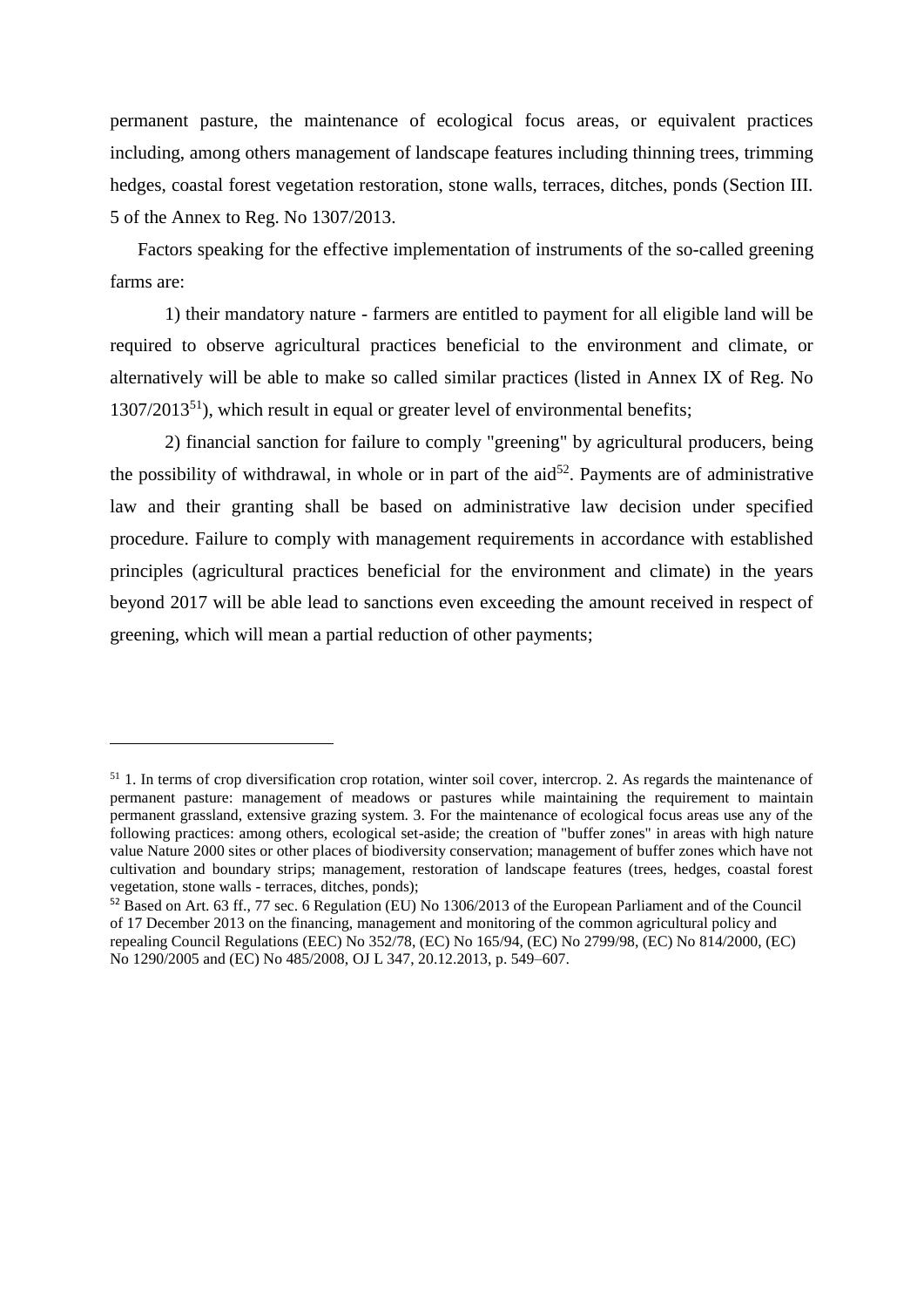3) the obligation to re-convert land into permanent pasture for plowing or conversion of permanent grassland in environmentally valuable areas (eg. Nature 2000 sites), applied regardless of the financial penalty in the form of reduced payments;

4) ensuring for this purpose 30% of the total funds allocated for direct payments. In this way, almost one-third of the grant funds earmarked for direct payments will be dependent on the fulfillment by Member States of more flexible and introduced gradually requirements relating to environmental protection.

On the other hand, factor limiting the effectiveness of this instrument are numerous exemptions to undertake agricultural practices beneficial for the environment and the climate. As follows from the above analysis, to farmers who carry out farming activities on arable land to 10 hectares and do not have permanent grassland or were enrolled in 2015 into the system for small farms receiving payments for greening, will necessitate making changes in the management system.

#### **Literature**

- Bańkowska, K., Król M.A., Wynagradzanie za środowiskowe dobra publiczne dostarczane przez rolnictwo [w:] M. Woźniak, M. Pierzchała, Dobra publiczne w administracji, Toruń 2015
- Biuletyn informacyjny, MRiRW, ARiMR, 2014, z. 6
- Chlebicka A., Fałkowski J., Wołek T., Małe gospodarstwa w Polsce charakterystyka, SAEPR/FAPA, Warszawa, marzec 2009, [www.fapa.com.pl/gfx/saepr/Male\\_gospodarstwa\\_w\\_Polsce.pdf](http://www.fapa.com.pl/gfx/saepr/Male_gospodarstwa_w_Polsce.pdf)
- Czechowski P., Problemy harmonizacji prawa w związku z integracją polskiego rolnictwa z Unią Europejską [w:] St. Prutis (red.), Polskie prawo rolne u progu Uni Europejskie, Białystok 1998
- Czubak W., Poczta W., Sadowski A., Wpływ proponowanej reformy systemu dopłat bezpośrednich po 2013 r. na sytuację polskiego rolnictwa "Wieś i Rolnictwo" 2011, z. 4
- Czyżewski, A., Stępień, S., Punkty widzenia Polski i innych państw członkowskich Unii Europejskiej na WPR 2014-2020
- Dudzińska M., Kocur-Bera K., Definicja małego gospodarstwa rolnego, "Infrastruktura i ekologia terenów wiejskich" 2013, z. 1
- Informacja na temat wybranych elementów nowego systemu płatności bezpośrednich po 2014 r., Warszawa, MRiRW, maj 2014
- Jurcewicz A. [w:] A. Stelmachowski (red.), Prawo rolne, Warszawa 2008
- Król M.A. Rola gospodarstw rodzinnych w prawnej ochronie zasobów środowiska i różnorodności biologicznej [w:] Prawne mechanizmy wspierania i ochrony rolnictwa rodzinnego w Polsce i innych państwach Unii Europejskiej, red. P. Litwiniuk, Warszawa 2015